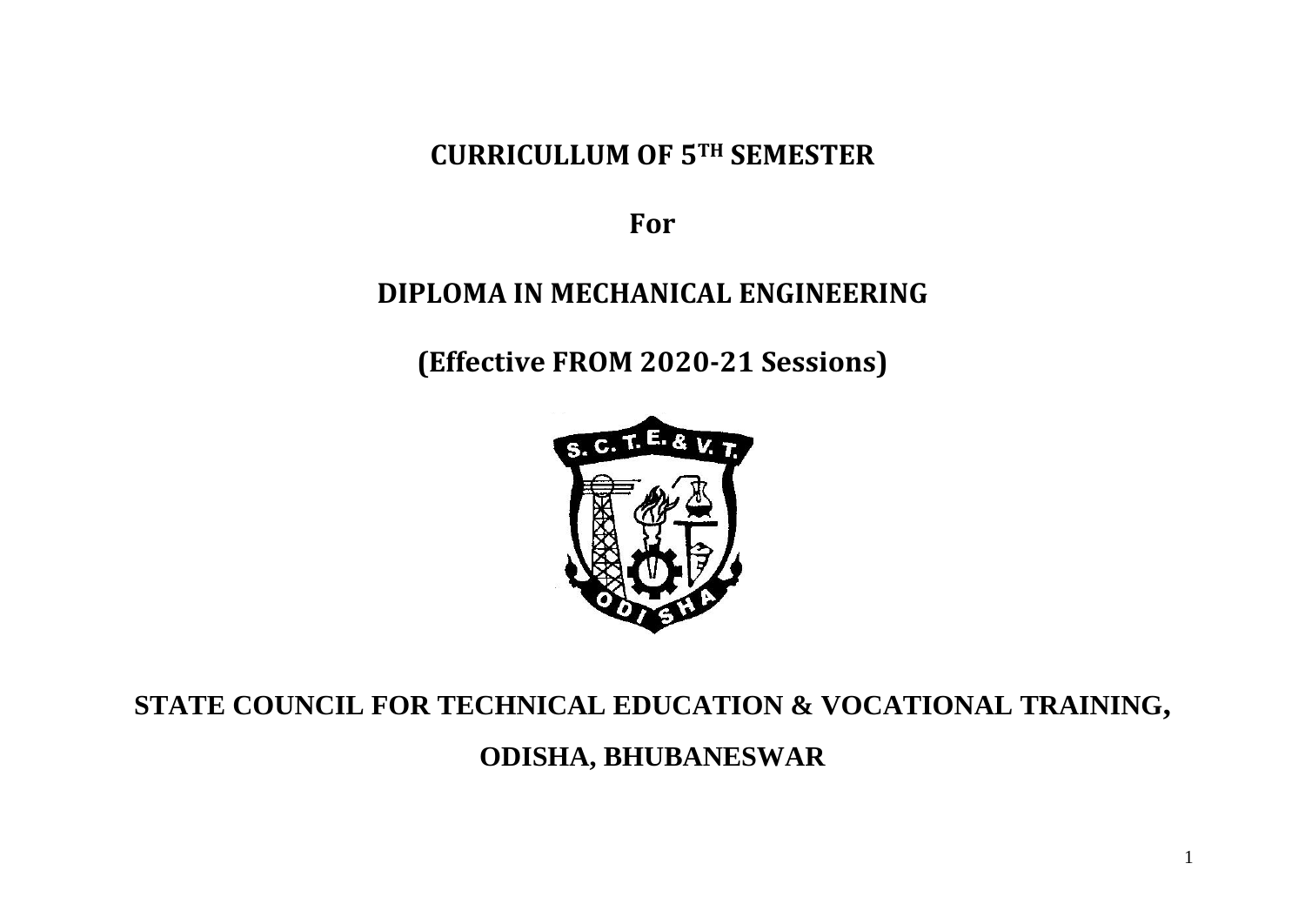|         |                                                                                                                                                                                                                                                                                      | STATE COUNCIL FOR TECHNICAL EDUCATION AND VOCATIONAL TRAINING, ODISHA                                                                                                                                                                                                                                                                                                                    |                                          |                          |                 |                                      |                  |                  |       |
|---------|--------------------------------------------------------------------------------------------------------------------------------------------------------------------------------------------------------------------------------------------------------------------------------------|------------------------------------------------------------------------------------------------------------------------------------------------------------------------------------------------------------------------------------------------------------------------------------------------------------------------------------------------------------------------------------------|------------------------------------------|--------------------------|-----------------|--------------------------------------|------------------|------------------|-------|
|         |                                                                                                                                                                                                                                                                                      | <b>TEACHING AND EVALUATION SCHEME FOR 5th Semester (Mechanical.) (wef 2020-21)</b>                                                                                                                                                                                                                                                                                                       |                                          |                          |                 |                                      |                  |                  |       |
| Subject | <b>Subject Code</b>                                                                                                                                                                                                                                                                  | Subject                                                                                                                                                                                                                                                                                                                                                                                  | Periods/week<br><b>Evaluation Scheme</b> |                          |                 |                                      |                  |                  |       |
| Number  |                                                                                                                                                                                                                                                                                      |                                                                                                                                                                                                                                                                                                                                                                                          | L                                        | T                        | $\mathbf{P}$    | Internal<br>Assessment/<br>Sessional | End Sem<br>Exams | Exams<br>(Hours) | Total |
|         |                                                                                                                                                                                                                                                                                      | <b>Theory</b>                                                                                                                                                                                                                                                                                                                                                                            |                                          |                          |                 |                                      |                  |                  |       |
| Th.1    |                                                                                                                                                                                                                                                                                      | Entrepreneurship and<br>Management & Smart<br>Technology                                                                                                                                                                                                                                                                                                                                 | $\overline{4}$                           |                          |                 | 20                                   | 80               | $\overline{3}$   | 100   |
| Th.2    |                                                                                                                                                                                                                                                                                      | Design of Machine elements                                                                                                                                                                                                                                                                                                                                                               | $\overline{4}$                           |                          |                 | 20                                   | 80               | $\overline{3}$   | 100   |
| Th.3    |                                                                                                                                                                                                                                                                                      | Hydraulic Machines &Industrial<br><b>Fluid Power</b>                                                                                                                                                                                                                                                                                                                                     | $\overline{4}$                           |                          |                 | 20                                   | 80               | $\overline{3}$   | 100   |
| Th.4    |                                                                                                                                                                                                                                                                                      | Mechatronics                                                                                                                                                                                                                                                                                                                                                                             | $\overline{4}$                           |                          |                 | 20                                   | 80               | $\overline{3}$   | 100   |
| Th.5    |                                                                                                                                                                                                                                                                                      | Refrigeration and air-<br>conditioning                                                                                                                                                                                                                                                                                                                                                   | $\overline{4}$                           |                          |                 | 20                                   | 80               | $\overline{3}$   | 100   |
|         |                                                                                                                                                                                                                                                                                      | Total                                                                                                                                                                                                                                                                                                                                                                                    | $\overline{20}$                          |                          |                 | 100                                  | 400              | $\blacksquare$   | 500   |
|         |                                                                                                                                                                                                                                                                                      | <b>Practical</b>                                                                                                                                                                                                                                                                                                                                                                         |                                          |                          |                 |                                      |                  |                  |       |
| Pr.1    |                                                                                                                                                                                                                                                                                      | Refrigeration and Air<br>conditioning lab                                                                                                                                                                                                                                                                                                                                                | $\overline{\phantom{a}}$                 |                          | 4               | 25                                   | 50               | $\overline{3}$   | 75    |
| Pr.2    |                                                                                                                                                                                                                                                                                      | Hydraulic machines &Industrial<br>Fluid power lab                                                                                                                                                                                                                                                                                                                                        | $\blacksquare$                           |                          | $\overline{4}$  | 25                                   | 50               | $\overline{3}$   | 75    |
| Pr.3    |                                                                                                                                                                                                                                                                                      | <b>CAD/CAM LAB</b>                                                                                                                                                                                                                                                                                                                                                                       | $\blacksquare$                           | $\overline{\phantom{a}}$ | $\overline{4}$  | 25                                   | 50               | 3                | 75    |
| Pr.4    |                                                                                                                                                                                                                                                                                      | Project Work Phase -I                                                                                                                                                                                                                                                                                                                                                                    |                                          |                          | $\overline{4}$  | 25                                   |                  |                  | 25    |
|         |                                                                                                                                                                                                                                                                                      | <b>Student Centered Activities</b><br>(SCA)                                                                                                                                                                                                                                                                                                                                              |                                          |                          | 3               |                                      |                  |                  |       |
|         |                                                                                                                                                                                                                                                                                      | Total                                                                                                                                                                                                                                                                                                                                                                                    |                                          | $\overline{\phantom{a}}$ | 19              | 100                                  | 150              | $\blacksquare$   | 250   |
|         |                                                                                                                                                                                                                                                                                      | <b>Grand Total</b>                                                                                                                                                                                                                                                                                                                                                                       | $\overline{20}$                          |                          | $\overline{19}$ | 200                                  | 550              |                  | 750   |
|         |                                                                                                                                                                                                                                                                                      | Abbreviations: L-Lecturer, T-Tutorial, P-Practical. Each class is of minimum 55 minutes duration<br>Minimum Pass Mark in each Theory subject is 35% and in each Practical subject is 50% and in Aggregate is 40%<br>SCA shall comprise of Extension Lectures/ Personality Development/ Environmental issues /Quiz /Hobbies/ Field visits/ cultural activities/Library studies/Classes on |                                          |                          |                 |                                      |                  |                  |       |
|         | MOOCS/SWAYAM etc., Seminar and SCA shall be conducted in a section.<br>There shall be 1 Internal Assessment done for each of the Theory Subject. Sessional Marks shall be total of the performance of individual different jobs/ experiments in<br>a subject throughout the semester |                                                                                                                                                                                                                                                                                                                                                                                          |                                          |                          |                 |                                      |                  |                  |       |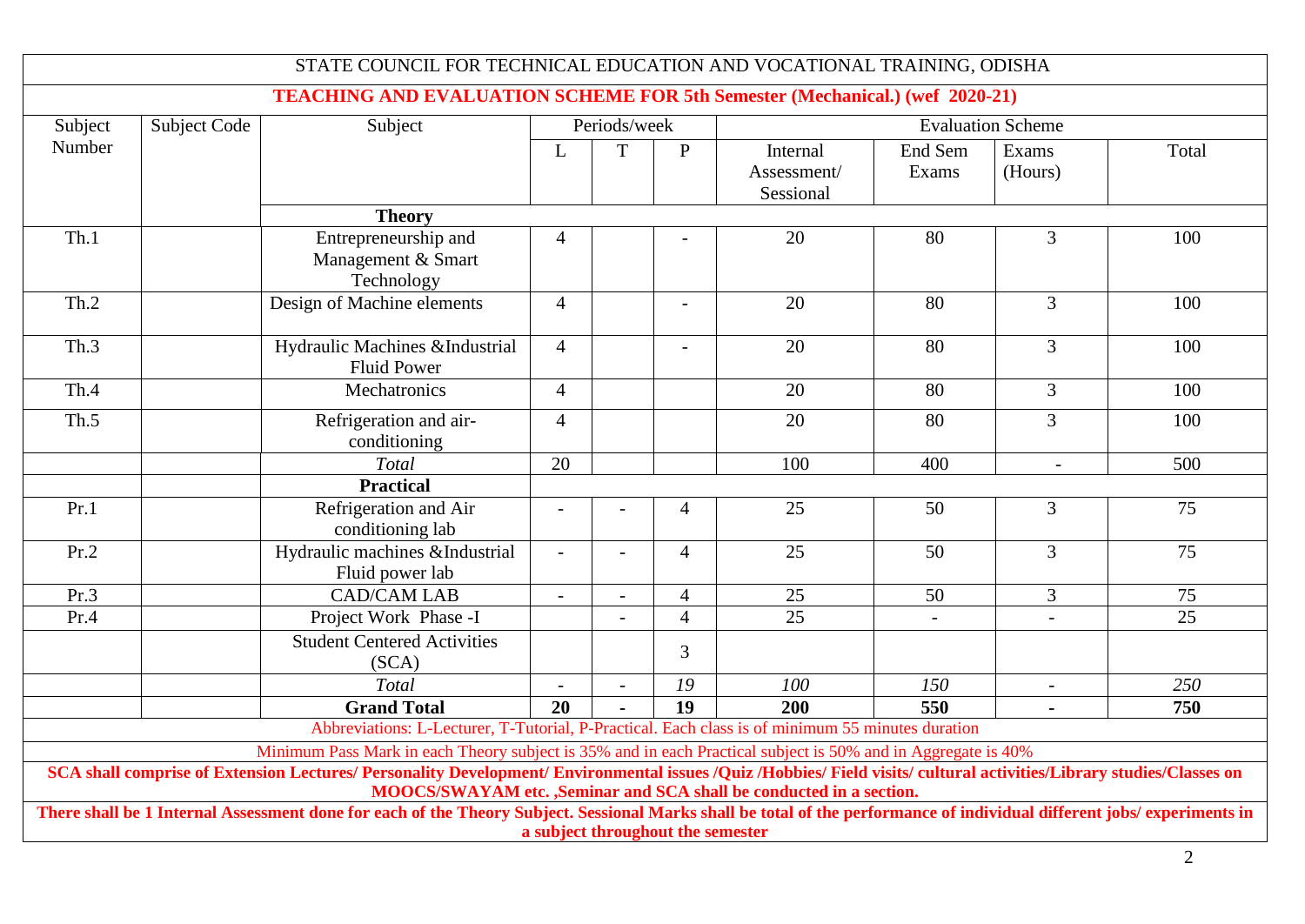## **Th1. ENTREPRENEURSHIP and MANAGEMENT & SMART TECHNOLOGY**

(Common to All Branches)

| <b>Theory</b>        | 4 Periods per      | <b>Internal Assessment</b> | 20 Marks |
|----------------------|--------------------|----------------------------|----------|
| <b>Total Periods</b> | week<br>60 Periods | <b>End Sem Exam</b>        | 80 Marks |
| <b>Examination</b>   | <b>3hours</b>      | <b>Total Marks</b>         | 100Marks |

| SI No.         | Topic                                 | Periods        |
|----------------|---------------------------------------|----------------|
|                |                                       |                |
| 1              | Entrepreneurship                      | 10             |
| $\overline{2}$ | Market Survey and Opportunity         | 8              |
|                | Identification(Business Planning)     |                |
| 3              | <b>Project report Preparation</b>     | $\overline{4}$ |
| 4              | <b>Management Principles</b>          | 5              |
| 5              | <b>Functional Areas of Management</b> | 10             |
| 6              | Leadership and Motivation             | 6              |
| $\overline{7}$ | Work Culture, TQM & Safety            | 5              |
| 8              | Legislation                           | 6              |
| 9              | <b>Smart Technology</b>               | 6              |
|                | <b>TOTAL</b>                          | 60             |

#### **Topic Wise Distribution of Periods**

#### **RATIONALE**

In the present day scenario, it has become imperative to impart entrepreneurship and management concepts to students, so that a significant percentage of them can be directed towards setting up and managing their own small enterprises. It may be further added that an entrepreneurial mind set with managerial skill helps the student in the job market. The students can also be introduced with Startup and Smart Technology concept, which shall radically change the working environment in the coming days in the face of Industry 4.0

*In this subject, the Students shall be introduced/ exposed to different concepts and Terminologies in brief only, so that he/she can have broad idea about different concepts/items taught in this subject.* Solving numerical problem on any topic/item is beyond the scope of this subject.

#### **OBJECTIVES**

After undergoing this course, the students will be able to :

- Know about Entrepreneurship, Types of Industries and Startups
- Know about various schemes of assistance by entrepreneurial support agencies
- Conduct market survey
- Prepare project report
- know the management Principles and functional areas of management
- Inculcate leadership qualities to motivate self and others.
- Maintain and be a part of healthy work culture in an organisation.
- Use modern concepts like TQM
- Know the General Safety Rules
- Know about IOT and its Application in SMART Environment.

#### **DETAILED CONTENTS**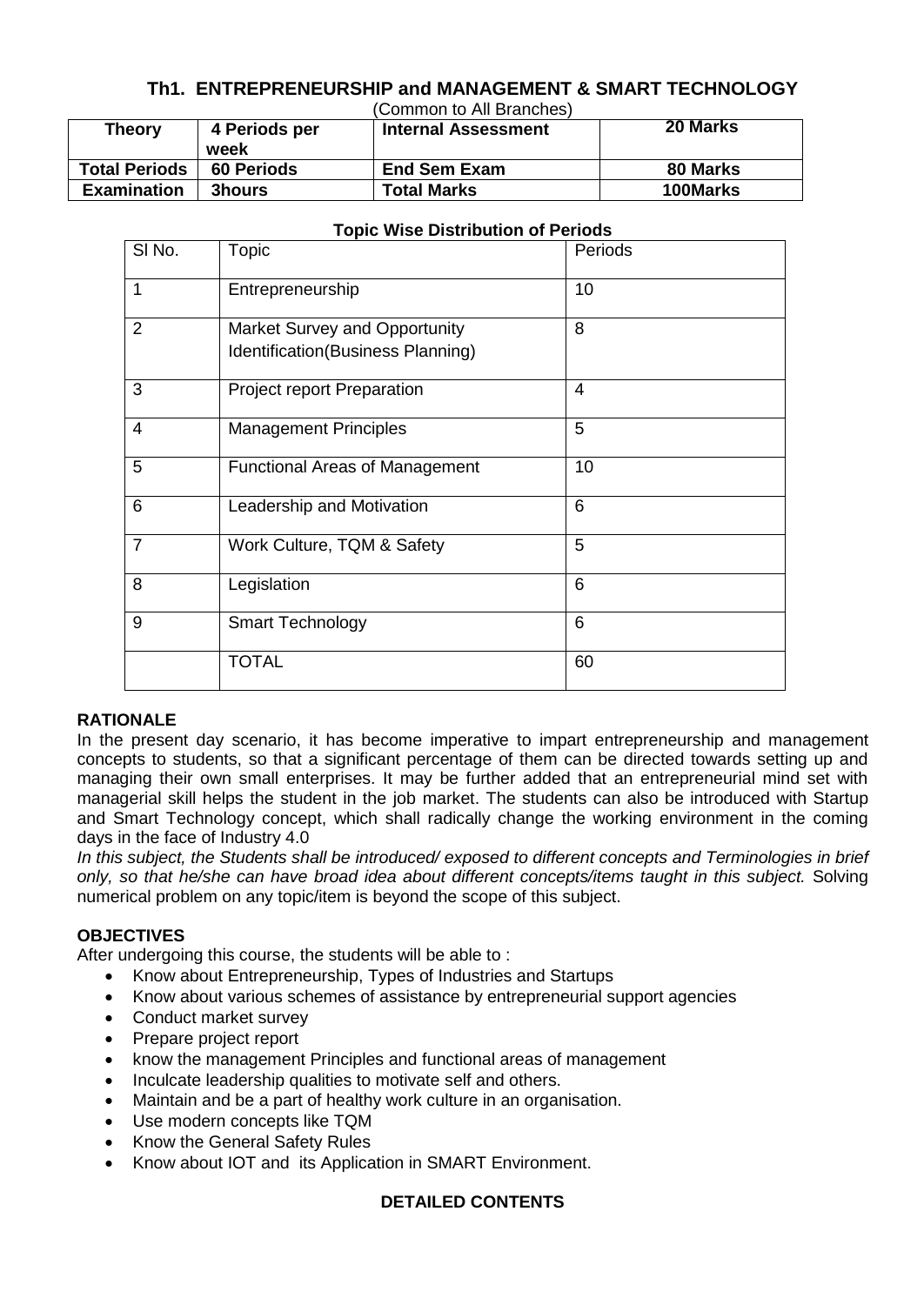#### 1. **Entrepreneurship**

- Concept /Meaning of Entrepreneurship
- Need of Entrepreneurship
- Characteristics, Qualities and Types of entrepreneur, Functions
- Barriers in entrepreneurship
- Entrepreneurs vrs. Manager
- Forms of Business Ownership: Sole proprietorship, partnership forms and others
- Types of Industries, Concept of Start-ups
- Entrepreneurial support agencies at National, State, District Level( Sources): DIC, NSIC,OSIC, SIDBI, NABARD, Commercial Banks, KVIC etc.
- Technology Business Incubators (TBI) and Science and Technology Entrepreneur Parks

### 2. **Market Survey and Opportunity Identification (Business Planning)**

- Business Planning
- SSI, Ancillary Units, Tiny Units, Service sector Units
- Time schedule Plan, Agencies to be contacted for Project Implementation
- Assessment of Demand and supply and Potential areas of Growth
- Identifying Business Opportunity
- Final Product selection

#### 3. **Project report Preparation**

- Preliminary project report
- Detailed project report, Techno economic Feasibility
- Project Viability

#### 4. **Management Principles**

- Definitions of management
- Principles of management
- Functions of management (planning, organising, staffing, directing and controlling etc.)
- Level of Management in an Organisation

#### 5. **Functional Areas of Management**

- a) Production management
	- Functions, Activities
	- Productivity
	- Quality control
	- Production Planning and control
- b) Inventory Management
	- Need for Inventory management
	- Models/Techniques of Inventory management
- c) Financial Management
	- Functions of Financial management
	- Management of Working capital
	- Costing (only concept)
	- Break even Analysis
	- Brief idea about Accounting Terminologies: Book Keeping, Journal entry, Petty Cash book, P&L Accounts, Balance Sheets(only Concepts)
- d) Marketing Management
	- Concept of Marketing and Marketing Management
	- Marketing Techniques (only concepts)
	- Concept of 4P s (Price, Place, Product, Promotion)
- e) Human Resource Management
- Functions of Personnel Management
- Manpower Planning, Recruitment, Sources of manpower, Selection process, Method of Testing, Methods of Training & Development, Payment of Wages

#### 6. **Leadership and Motivation**

a) Leadership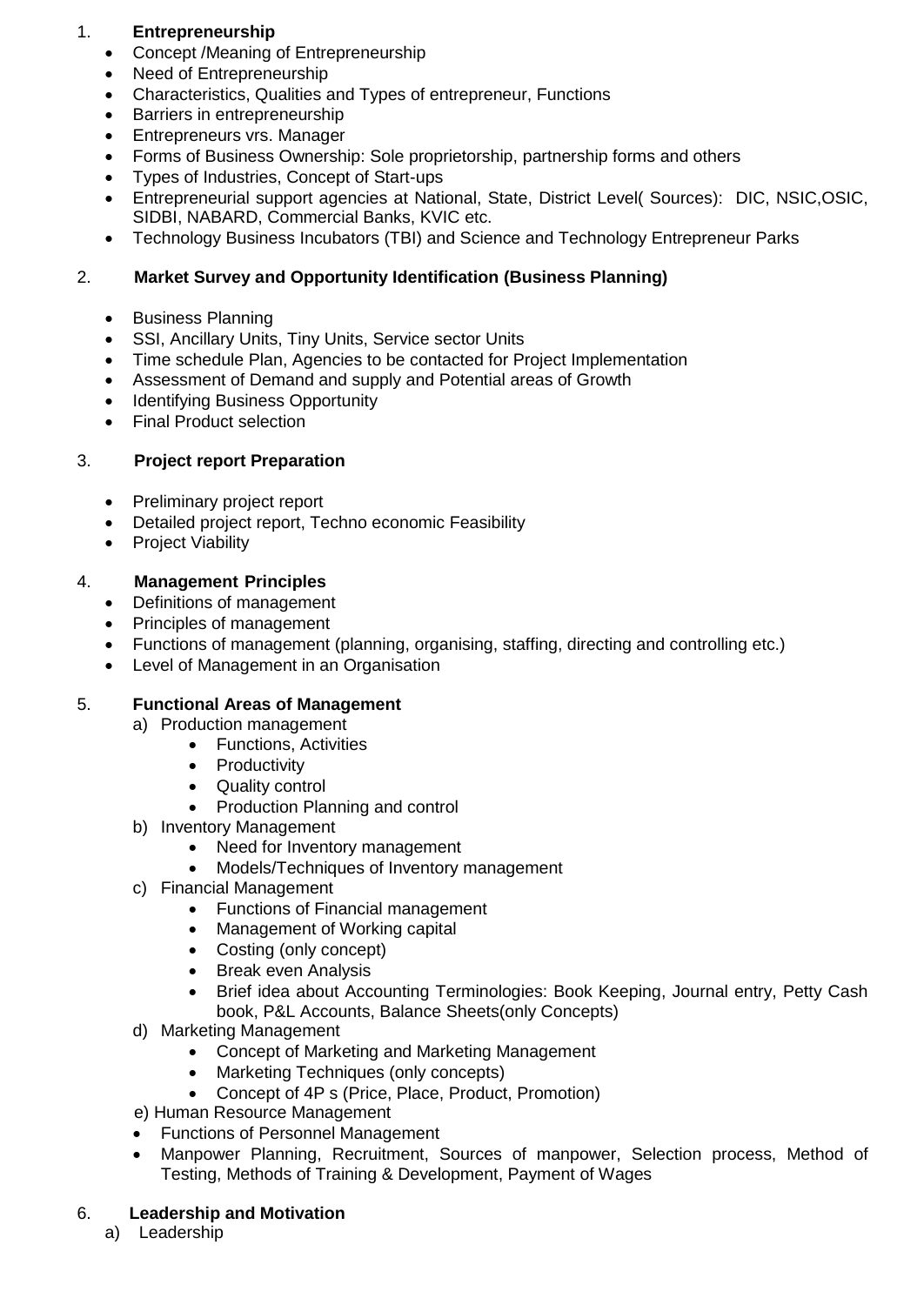- Definition and Need/Importance
- Qualities and functions of a leader
- Manager Vs Leader
- Style of Leadership (Autocratic, Democratic, Participative)
- b) Motivation
	- Definition and characteristics
	- Importance of motivation
	- Factors affecting motivation
	- Theories of motivation (Maslow)
	- Methods of Improving Motivation
	- Importance of Communication in Business
	- Types and Barriers of Communication

#### 7. **Work Culture, TQM & Safety**

- Human relationship and Performance in Organization
- Relations with Peers, Superiors and Subordinates
- TQM concepts: Quality Policy, Quality Management, Quality system
- Accidents and Safety, Cause, preventive measures, General Safety Rules , Personal Protection Equipment(PPE)

#### 8. **Legislation**

- a) Intellectual Property Rights(IPR), Patents, Trademarks, Copyrights
- b) Features of Factories Act 1948 with Amendment (only salient points)
- c) Features of Payment of Wages Act 1936 (only salient points)

#### 9. **Smart Technology**

- Concept of IOT, How IOT works
- Components of IOT, Characteristics of IOT, Categories of IOT
- Applications of IOT- Smart Cities, Smart Transportation, Smart Home, Smart Healthcare, Smart Industry, Smart Agriculture, Smart Energy Management etc.

#### **Syllabus to be covered before IA:** Chapter 1,2,3,4

#### **RECOMMENDED BOOKS**

- 1. Entrepreneurship Development and Management by R.K Singhal, Katson Books., New Delhi
- 2. Entrepreneurship Development and Management by U Saroj and V Mahendiratta, Abhishek Publications, Chandigarh
- 3. Entrepreneurship Development and Management by Vasant Desai, Himalaya Pub.House
- 4. Industrial Engineering and Management by O.P Khanna ,Dhanpat Rai and Sons
- 5. Industrial Engineering and Management by Banga and Sharma, Khanna Publications
- 6. Internet of Things by Jeeva Jose, Khanna Publications, New Delhi
- 7. Online Resource on Startups and other concepts
- 8. <https://www.fundable.com/learn/resources/guides/startup>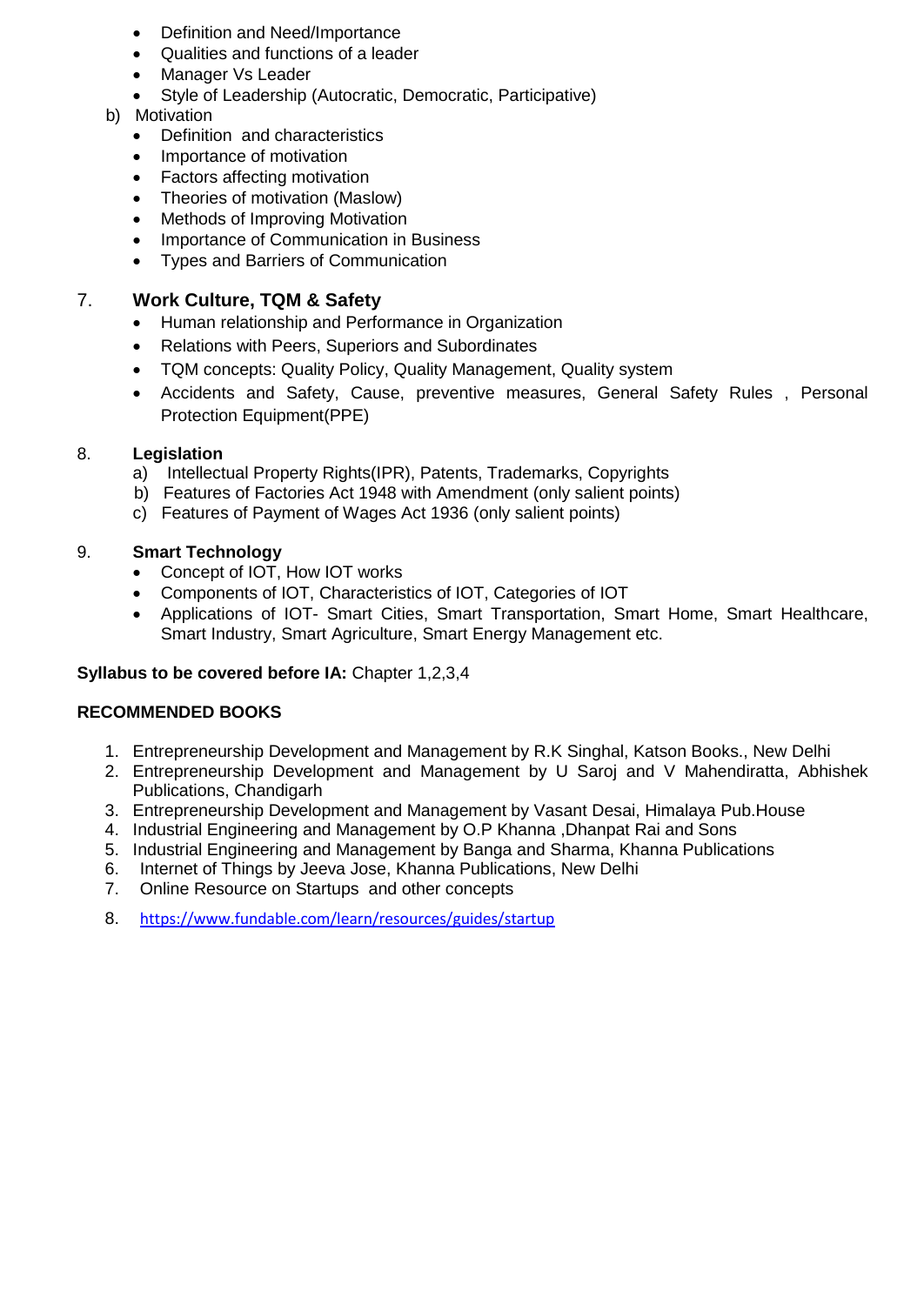# **TH.2 DESIGN OF MACHINE ELEMENTS**

| Name of the Course: Diploma in MECHANICAL ENGINEERING |              |                                  |                           |  |  |
|-------------------------------------------------------|--------------|----------------------------------|---------------------------|--|--|
| <b>Course code:</b>                                   |              | <b>Semester</b>                  | $\mathbf{z}^{\mathbf{m}}$ |  |  |
| <b>Total Period:</b>                                  | 60           | <b>Examination</b>               | 3 hrs.                    |  |  |
| <b>Theory periods:</b>                                | <b>4 P/W</b> | I.A:                             | 20                        |  |  |
| <b>Maximum marks:</b>                                 | 100          | <b>End Semester Examination:</b> | 80                        |  |  |

# **A. RATIONALE:**

Machine design is the art of planning or devising new or improved machines to accomplish specific purposes. Idea of design is helpful in visualizing, specifying and selection of parts and components which constitute a machine. Hence all mechanical engineers should be conversant with the subject.

## **B. COURSE OBJECTIVES**

At the end of the course the students will be able to

- **1.** Understanding the behaviours of material and their uses.
- **2.** Understanding the design of various fastening elements and their industrial uses.
- **3.** Understanding the different failures of design elements.
- **4.** Understanding the change of design to accomplish the different field of applications.
- **5.** Design shafts, keys, couplings required for power transmission.
- **6.** Design closed coil helical spring

# **C. CHAPTER WISE DISTRIBUTION OF PERIORDS**

| Sl.No. | Topic                                | Periods |
|--------|--------------------------------------|---------|
| 01     | <b>INTRODUCTION</b>                  | 12      |
| 02     | <b>DESIGN OF FASTENING ELEMENTS</b>  |         |
| 03     | DESIGN OF SHAFT AND KEYS             |         |
| 04     | <b>DESIGN OF COUPLING</b>            |         |
| 05     | DESIGN OF CLOSED COIL HELICAL SPRING |         |
|        | <b>TOTAL</b>                         |         |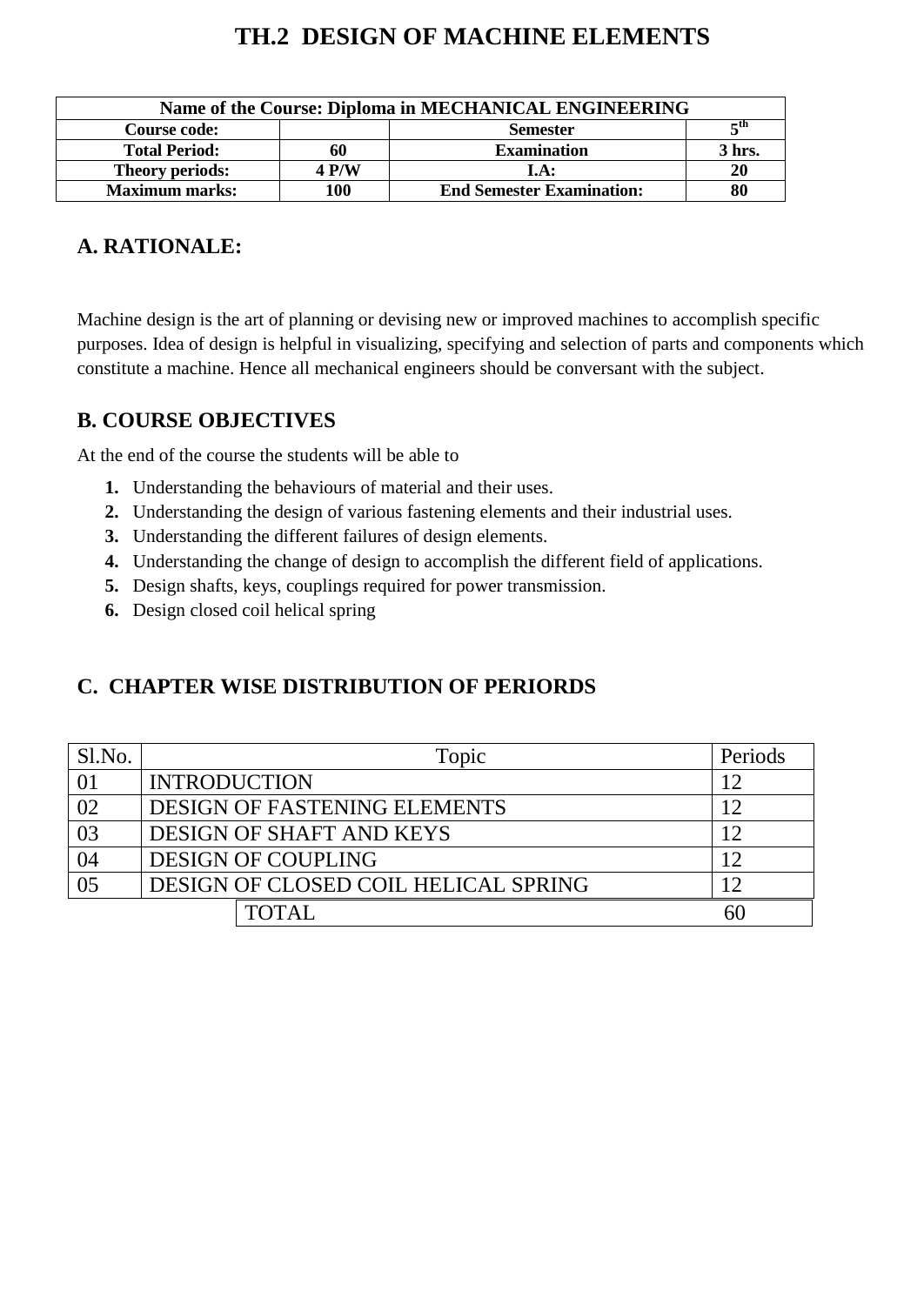# **D. COURSE CONTENTS**

## **1.0 Introduction:**

- 1.1 Introduction to Machine Design and Classify it.
- 1.2 Different mechanical engineering materials used in design with their uses and their mechanical and physical properties.
- 1.3 Define working stress, yield stress, ultimate stress & factor of safety and stress –strain curve for M.S & C.I.
- 1.4 Modes of Failure (By elastic deflection, general yielding & fracture)
- 1.5 State the factors governing the design of machine elements.
- 1.6 Describe design procedure.

## **2.0 Design of fastening elements:**

- 2.1Joints and their classification**.**
- 2.2 State types of welded joints .
- 2.3 State advantages of welded joints over other joints.
- 2.4 Design of welded joints for eccentric loads.
- 2.5 State types of riveted joints and types of rivets.
- 2.6 Describe failure of riveted joints.
- 2.7 Determine strength & efficiency of riveted joints.
- 2.8 Design riveted joints for pressure vessel.
- 2.9 Solve numerical on Welded Joint and Riveted Joints.

## **3.0 Design of shafts and Keys:**

- 3.1 State function of shafts.
- 3.2 State materials for shafts.
- 3.3 Design solid  $&$  hollow shafts to transmit a given power at given rpm based on
	- a) Strength: (i) Shear stress, (ii) Combined bending tension;
	- b) Rigidity: (i) Angle of twist, (ii) Deflection, (iii) Modulus of rigidity
- 3.4 State standard size of shaft as per I.S.
- 3.5 State function of keys, types of keys & material of keys.
- 3.6 Describe failure of key, effect of key way.
- 3.7 Design rectangular sunk key considering its failure against shear & crushing.
- 3.8 Design rectangular sunk key by using empirical relation for given diameter of shaft.
- 3.9 State specification of parallel key, gib-head key, taper key as per I.S.
- 3.10 Solve numerical on Design of Shaft and keys.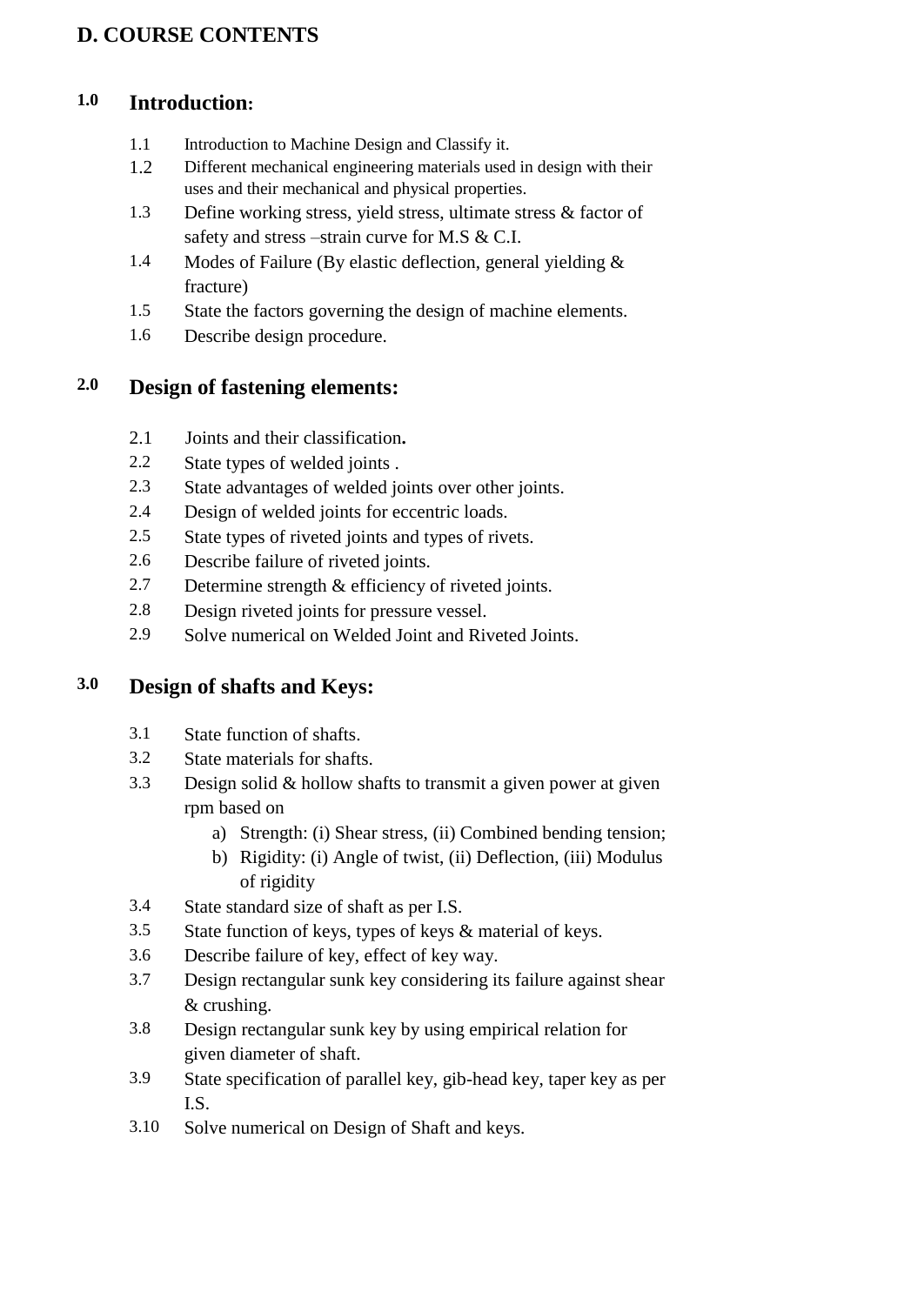# **4.0 Design of Coupling:**

- 4.1 Design of Shaft Coupling
- 4.2 Requirements of a good shaft coupling
- 4.3 Types of Coupling.
- 4.4 Design of Sleeve or Muff-Coupling.
- 4.5 Design of Clamp or Compression Coupling.
- 4.6 Solve simple numerical on above.

## **5.0 Design a closed coil helical spring:**

- 5.1 Materials used for helical spring.
- 5.2 Standard size spring wire. (SWG).
- 5.3 Terms used in compression spring.
- 5.4 Stress in helical spring of a circular wire.
- 5.5 Deflection of helical spring of circular wire.
- 5.6 Surge in spring.
- 5.7 Solve numerical on design of closed coil helical compression spring.

#### **Syllabus covered up to I.A-Chapters 1,2 &3**

#### **LEARNING RESOURCES**

| <b>SL.NO</b>   | <b>AUTHOR</b>                     | <b>TITLE OF THE</b><br><b>BOOK</b>                   | <b>PUBLISHER</b>                          |
|----------------|-----------------------------------|------------------------------------------------------|-------------------------------------------|
| 01             | PANDYA AND<br><b>SHAH</b>         | <b>MACHINE DESIGN</b>                                | <b>CHAROTAR</b><br><b>PP</b>              |
| 02             | <b>R.S.KHURMI</b><br>&J.K.GOPTA   | <b>A TEXT BOOK OF</b><br><b>MACHINE DESIGN</b>       | <b>S.CHAND</b>                            |
| 0 <sub>3</sub> | P.C.SHARMA &D.K<br><b>AGRAWAL</b> | <b>A TEXT BOOK OF</b><br><b>MACHINE DESIGN</b>       | <b>S.K.KATARIY</b><br>A                   |
| 04             | <b>V.B.BHANDARI</b>               | <b>DESIGNOF</b><br><b>MACHINE</b><br><b>ELEMENTS</b> | <b>TMH</b>                                |
| 0 <sub>5</sub> | <b>S.MD.JALAUDEEN</b>             | <b>DESIGN DATA</b><br><b>BOOK</b>                    | <b>ANURADHA</b><br><b>PUBLICATIO</b><br>N |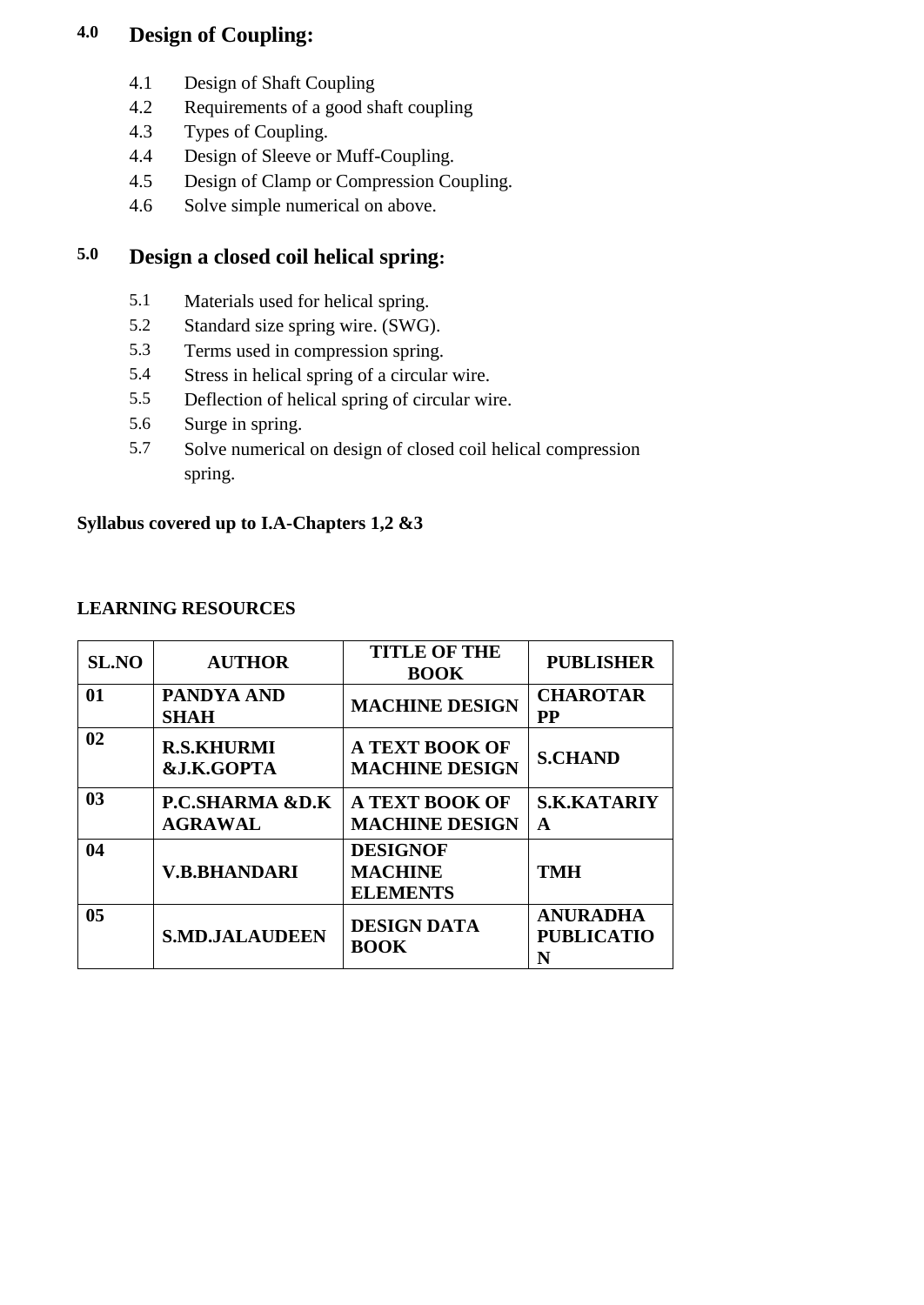# **TH.3 HYDRAULIC MACHINES &INDUSTRIAL FLUID POWER**

| Name of the Course: Diploma in MECHANICAL ENGINEERING                |              |                                  |        |  |  |
|----------------------------------------------------------------------|--------------|----------------------------------|--------|--|--|
| <b>Course code:</b><br><b>Semester</b><br>$\mathbf{F}^{\mathrm{TH}}$ |              |                                  |        |  |  |
| <b>Total Period:</b>                                                 | 60           | <b>Examination</b>               | 3 hrs. |  |  |
| <b>Theory periods:</b>                                               | <b>4 P/W</b> | <b>Class Test:</b>               | 20     |  |  |
| <b>Maximum marks:</b>                                                | 100          | <b>End Semester Examination:</b> | 80     |  |  |

## **A. RATIONALE:**

Use of fluids can be realized by a group of machines called hydraulic machine and use of hydraulic control and pneumatic control system in automation and in earth movers.

## **B. COURSE OBJECTIVES:**

At the end of the course the students will be able to

1.Distinguish the working principle of pumps and turbines

2.Explain the working of centrifugal pumps and gear pumps.

3.Compare pneumatic system with hydraulic system.

4.Draw pneumatic circuits for industrial application.

5.State the properties of hydraulic system.

6.Develop hydraulic circuit for machine tool operation.

## **C. CHAPTERWISE DISTRIBUTION OF PERIORDS.**

|    | <b>SL.NO   TOPICS</b>     | <b>PERIORDS</b> |
|----|---------------------------|-----------------|
|    | <b>HYDRAULIC TURBINES</b> |                 |
| 02 | <b>CENTRIFUGAL PUMPS</b>  | 05              |
| 03 | PNEUMATIC SYSTEM          | 20              |
| 04 | <b>HYDRAULIC SYSTEM</b>   | 20              |
|    | <b>TOTAL</b>              | 60              |

## **D.COURSE CONTENTS**

### **1.0 HYDRAULIC TURBINES.**

- 1.1 Definition and classification of hydraulic turbines
- 1.2 Construction and working principle of impulse turbine.
- 1.3 Velocity diagram of moving blades, work done and derivation of various efficiencies of impulse turbine.
- 1.4 Velocity diagram of moving blades, work done and derivation of various efficiencies of Francis turbine.
- 1.5 Velocity diagram of moving blades, work done and derivation of various efficiencies of Kaplan turbine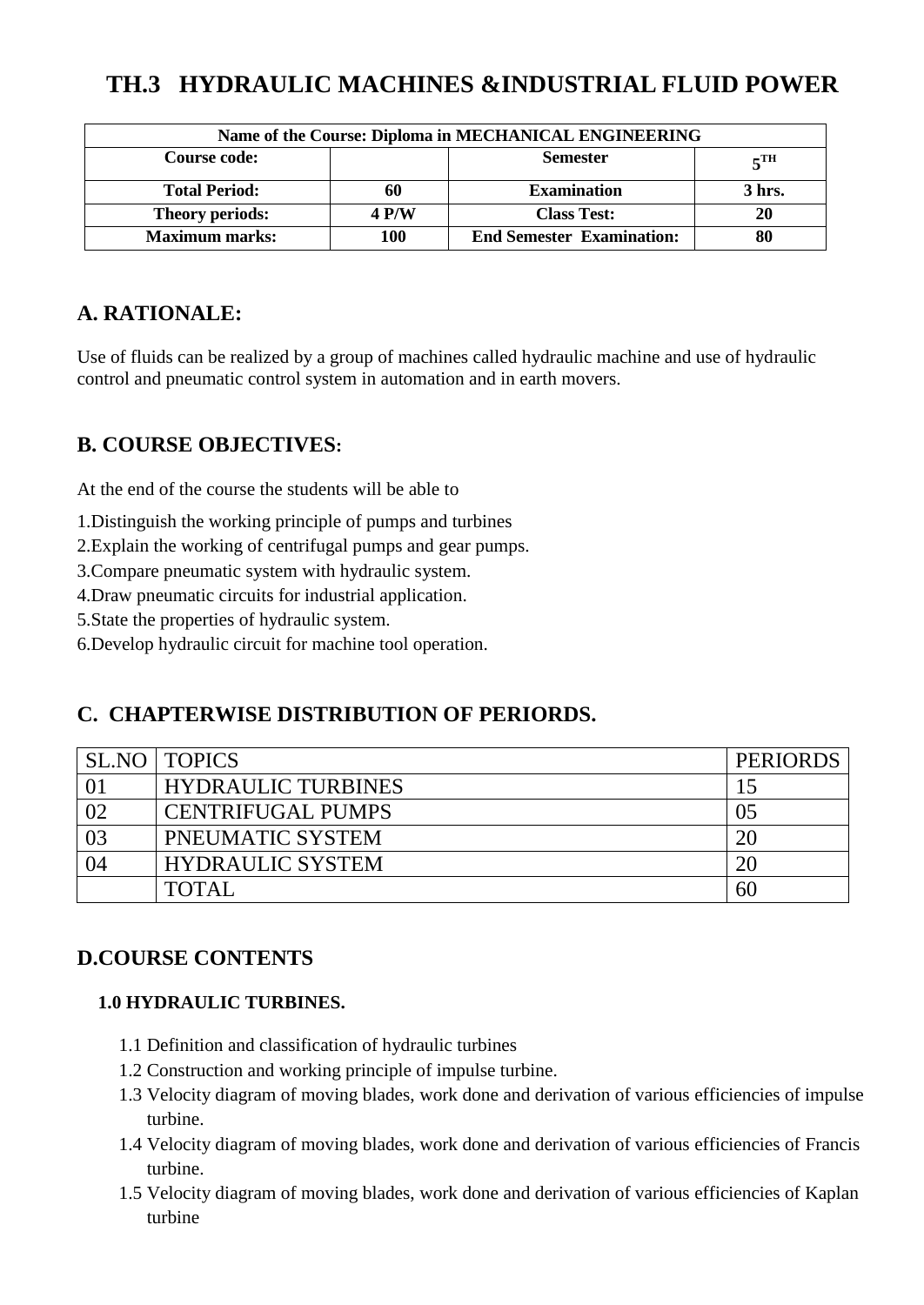- 1.6 Numerical on above
- 1.7 Distinguish between impulse turbine and reaction turbine.

## **2.0 CENTRIFUGAL PUMPS**

- 2.1 Construction and working principle of centrifugal pumps
- 2.2 work done and derivation of various efficiencies of centrifugal pumps.
- 2.3 Numerical on above

### **3.0 RECIPROCATING PUMPS**

- **.** 3.1 Describe construction & amp; working of single acting reciprocating pump.
- 3.2 Describe construction & amp; working of double acting reciprocating pump.

3.3 Derive the formula foe power required to drive the pump (Single acting & amp; double acting) 3.5 Define slip.

3.5 State positive & amp; negative slip & amp; establish relation between slip & coefficient of discharge.

3.6 Solve numerical on above

#### **4.0 PNEUMATIC CONTROL SYSTEM**

4.1Elements –filter-regulator-lubrication unit

- 4.2 Pressure control valves
	- 4.2.1 Pressure relief valves 4.2.2 Pressure regulation valves
- 4.3 Direction control valves

 4.3.1 3/2DCV,5/2 DCV,5/3DCV 4.3.2 Flow control valves 4.3.3. Throttle valves

- 4.4 ISO Symbols of pneumatic components
- 4.5. Pneumatic circuits
	- 4 .5.1 Direct control of single acting cylinder
	- 4.5.2 Operation of double acting cylinder
	- 4.5.3 Operation of double acting cylinder with metering in and metering out control

#### **5.0 HYDRAULIC CONTROL SYSTEM**

- 5.1 Hydraulic system, its merit and demerits
- 5.2 Hydraulic accumulators
	- 5.3.1 Pressure control valves
	- 5. 3.2 Pressure relief valves
	- 5.3.3 Pressure regulation valves
- 5.3 Direction control valves
	- 5.3.1 3/2DCV,5/2 DCV,5/3DCV
	- 5.3.2 Flow control valves
	- 5.3.3 Throttle valves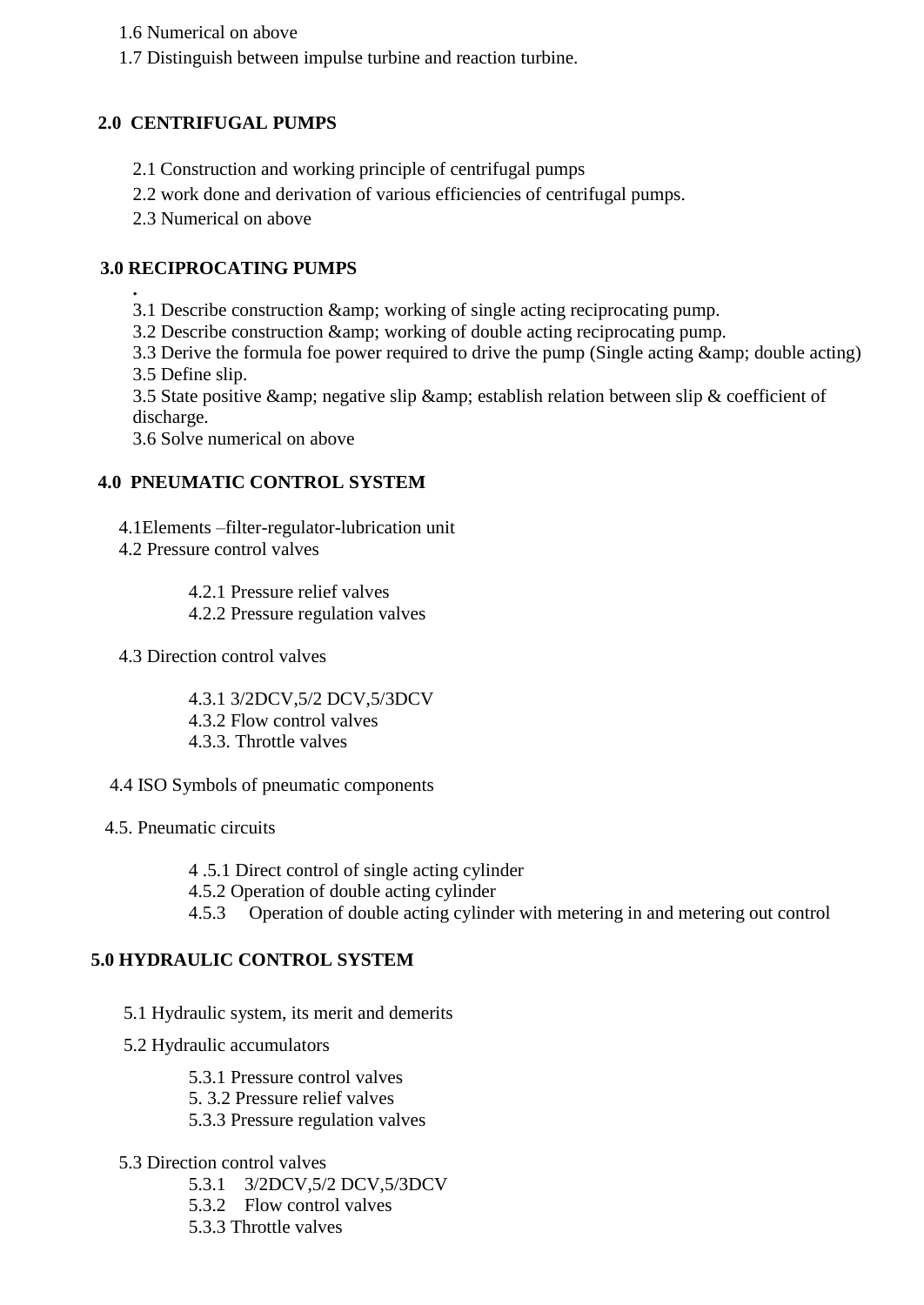- 5.4 Fluid power pumps
	- 5.4.1 External and internal gear pumps
	- 5.4.2 Vane pump
	- 5.4.3 Radial piston pumps
- 5.5 ISO Symbols for hydraulic components.
- 5.6 Actuators
- 5.7 Hydraulic circuits
	- 5.7.1 Direct control of single acting cylinder
	- 5.7.2 Operation of double acting cylinder
	- 5.7.3 Operation of double acting cylinder with metering in and metering out control
- 5.8 Comparison of hydraulic and pneumatic system

## **Syllabus to be covered up to I.A –CHAPTER 1.,2, &3**

#### **LEARNING RESOURCES**

| <b>SL.NO</b> | <b>AUTHOR</b>   | <b>TITLE OF THE BOOK</b>        | <b>PUBLISHER</b>    |
|--------------|-----------------|---------------------------------|---------------------|
| 01           | DR.JAGDISH LAL  | <b>HYDRAULIC MACHINES</b>       | <b>METROPOLITAN</b> |
|              |                 |                                 | <b>BOOK CO</b>      |
| 02           | <b>ANDREW</b>   | <b>HYDRAULICS</b>               |                     |
| 03           | K SHANMUGA,     | <b>HYDRAULIC &amp;PNEUMATIC</b> | <b>S.CHAND</b>      |
|              | <b>SUNDARAM</b> | <b>CONTROL</b>                  |                     |
| 04           | <b>MAJUMDAR</b> | <b>HYDRAULIC &amp;PNEUMATIC</b> | <b>TMH</b>          |
|              |                 | <b>CONTROL</b>                  |                     |
| 05           | J.F. BLACKBURN, | <b>FLUID POWER CONTROL</b>      |                     |
|              | G.REETHOF & J.L |                                 |                     |
|              | <b>SHEARER</b>  |                                 |                     |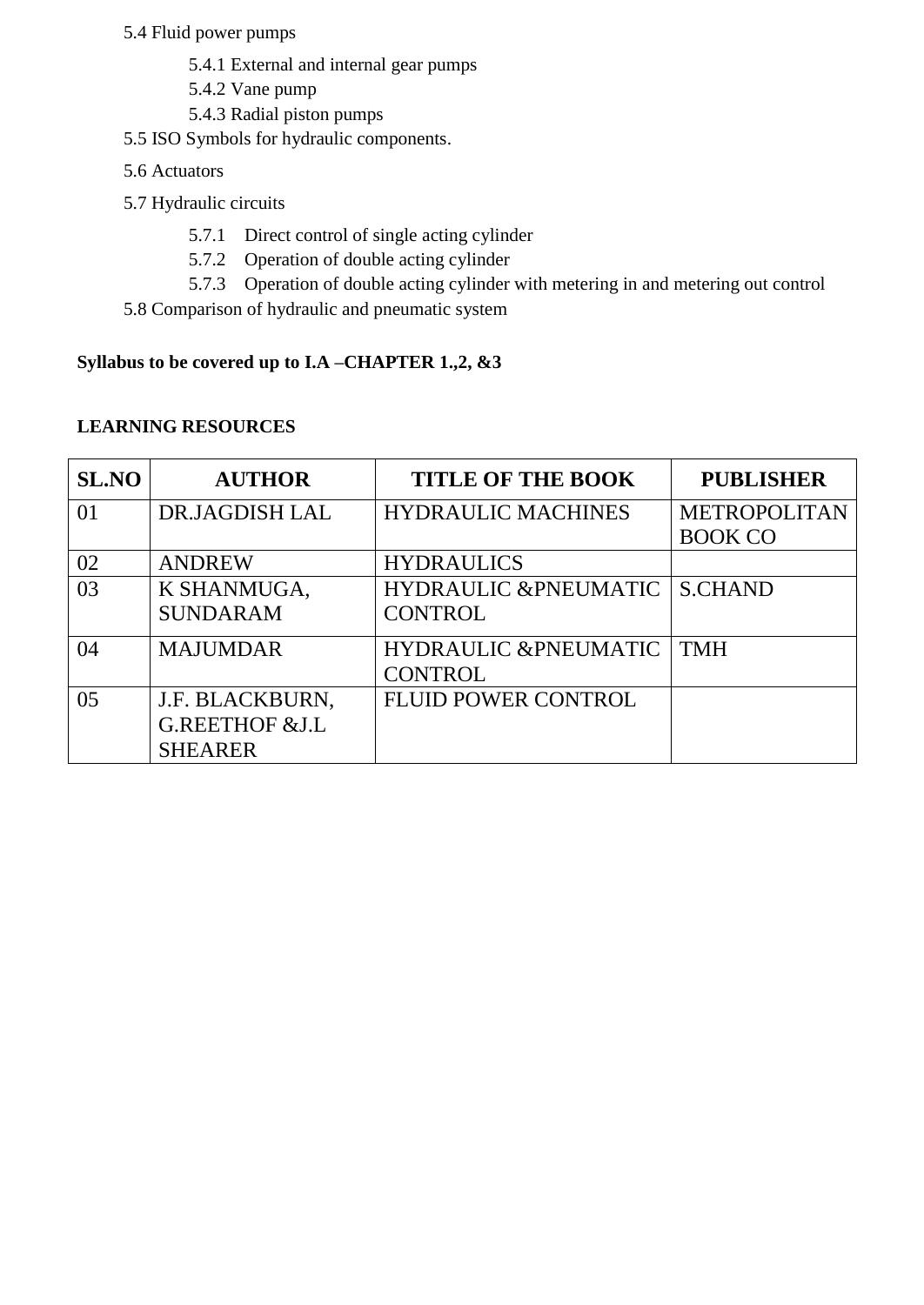| Name of the Course: Diploma in Mechanical Engg. |       |              |          |  |  |
|-------------------------------------------------|-------|--------------|----------|--|--|
| Course code:                                    |       | Semester     | 5th      |  |  |
| <b>Total Period:</b>                            | 60    | Examination  | $3$ hrs. |  |  |
| Theory periods:                                 | 4 P/W | $I.A$ :      | 20       |  |  |
| Maximum marks:                                  | 100   | End Semester | 80       |  |  |
|                                                 |       | Examination: |          |  |  |

# **TH.4 MECHATRONICS**

## **A. RATIONALE:**

 Day by day, engineering and technology experiences a tremendous growth. Mechatronics plays a major role in developing engineering and technology. It can be defined as the applications of electronics and computer technology to control the motions of mechanical systems. With the help of microelectronics and sensor technology, mechatronics systems are providing high levels of precision and reliability.

## **B. COURSE OBJECTIVES:**

At the end of the course the students will be able to

- 1. To study the definition and elements of mechatronics system.
- 2. To learn how to apply the principle of mechatronics for the development of productive systems.
- 3. To learn the CNC technology and applications of mechatronics in manufacturing automation.
- 4. Define different type of system and Sensors and solve the simple problems.
- 5. Explain the concept of Mechanical actuation, Electrical actuation and solve the simple problems.
- 6. Find out the various types of System Models & Input /Output parts and solve the problems.
- 7. Describe the programmable Logic Controller and develop programme in PLC.
- 8. To learn the Industrial robotics

## C. **CHAPTERWISE DISTRIBUTION OF PERIORDS**

| SI No. | <b>Topic</b>                     | <b>Periods</b> |
|--------|----------------------------------|----------------|
| 01     | Introduction to Mechatronics     | 05             |
| 02     | <b>Sensors and Transducers</b>   | 10             |
| 03     | Actuators-Mechanical, Electrical | 10             |
| 04     | Programmable logic controllers   | 15             |
| 05     | Elements of CNC Machines         | 15             |
| 06     | Robotics                         | 05             |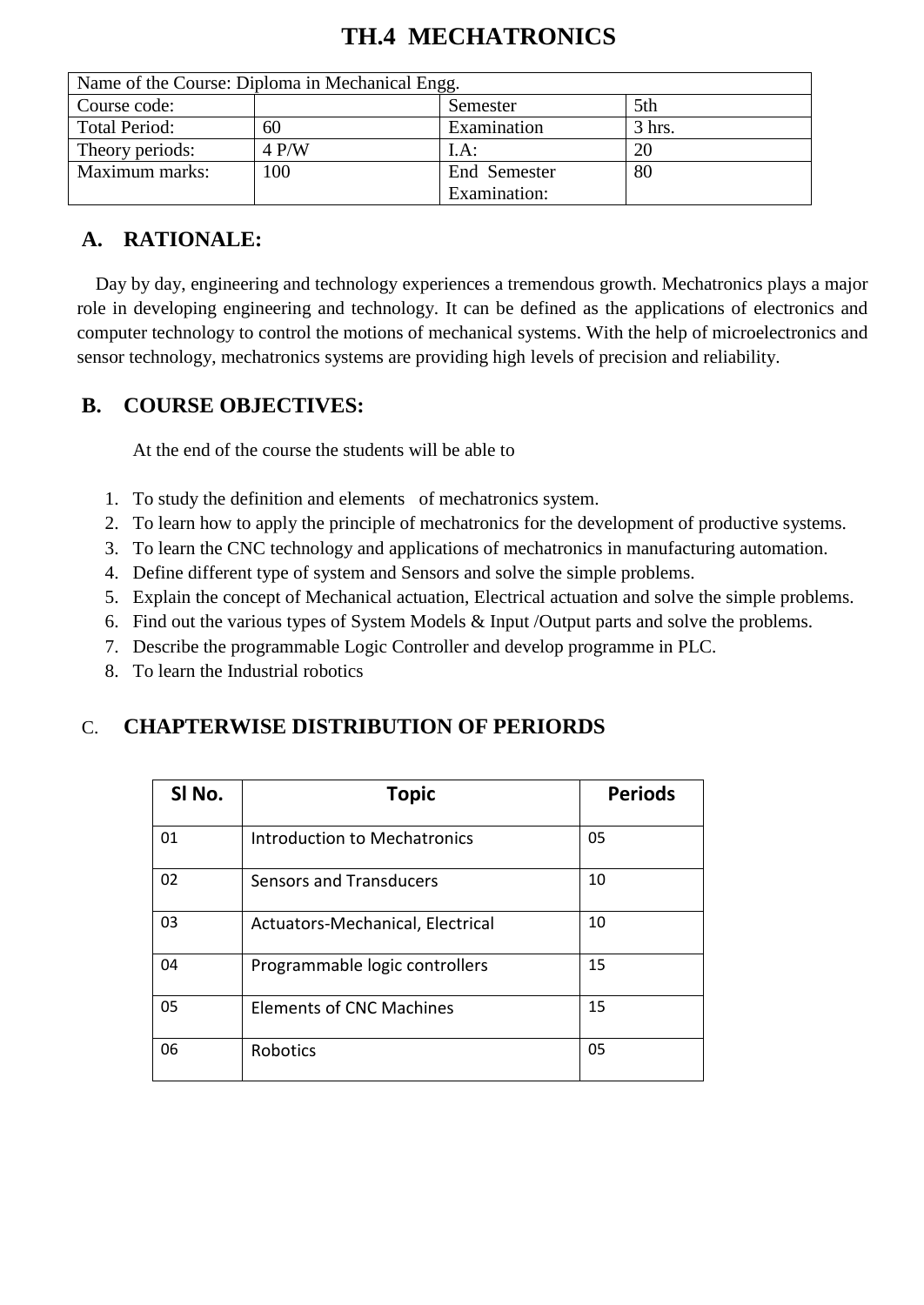## **D.COURSE CONTENTS**

### **1.0 INTRODUCTION TO MECHATRONICS**

- 1.1 Definition of Mechatronics
- 1.2 Advantages & disadvantages of Mechatronics
- 1.3 Application of Mechatronics
- 1.4 Scope of Mechatronics in Industrial Sector
- 1.5 Components of a Mechatronics System
- 1.6 Importance of mechatronics in automation

#### 2.0 **SENSORS AND TRANSDUCERS**

- 2.1Defination of Transducers
- 2.2 Classification of Transducers
- 2.3 Electromechanical Transducers
- 2.4 Transducers Actuating Mechanisms
- 2.5 Displacement &Positions Sensors
- 2.6 Velocity, motion, force and pressure sensors.
- 2.7 Temperature and light sensors.

#### **3.0 ACTUATORS-MECHANICAL, ELECTRICAL**

- 3.1Mechanical Actuators
	- 3.1.1 Machine, Kinematic Link, Kinematic Pair
	- 3.1.2 Mechanism, Slider crank Mechanism
	- 3.1.3 Gear Drive, Spur gear, Bevel gear, Helical gear, worm gear
	- 3.1.4 Belt & Belt drive
	- 3.1.5 Bearings
- 3.2 Electrical Actuator
	- 3.2.1 Switches and relay
	- 3.2.2 Solenoid
	- 3.2.3 D.C Motors
	- 3.2.4 A.C Motors
	- 3.2.5 Stepper Motors
	- 3.2.6 Specification and control of stepper motors
	- 3.2.7 Servo Motors D.C & A.C

#### **4.0 PROGRAMMABLE LOGIC CONTROLLERS(PLC)**

- 4.1 Introduction
- 4.2 Advantages of PLC
- 4.3 Selection and uses of PLC
- 4.4 Architecture basic internal structures
- 4.5 Input/output Processing and Programming
- 4.6 Mnemonics
- 4.7 Master and Jump Controllers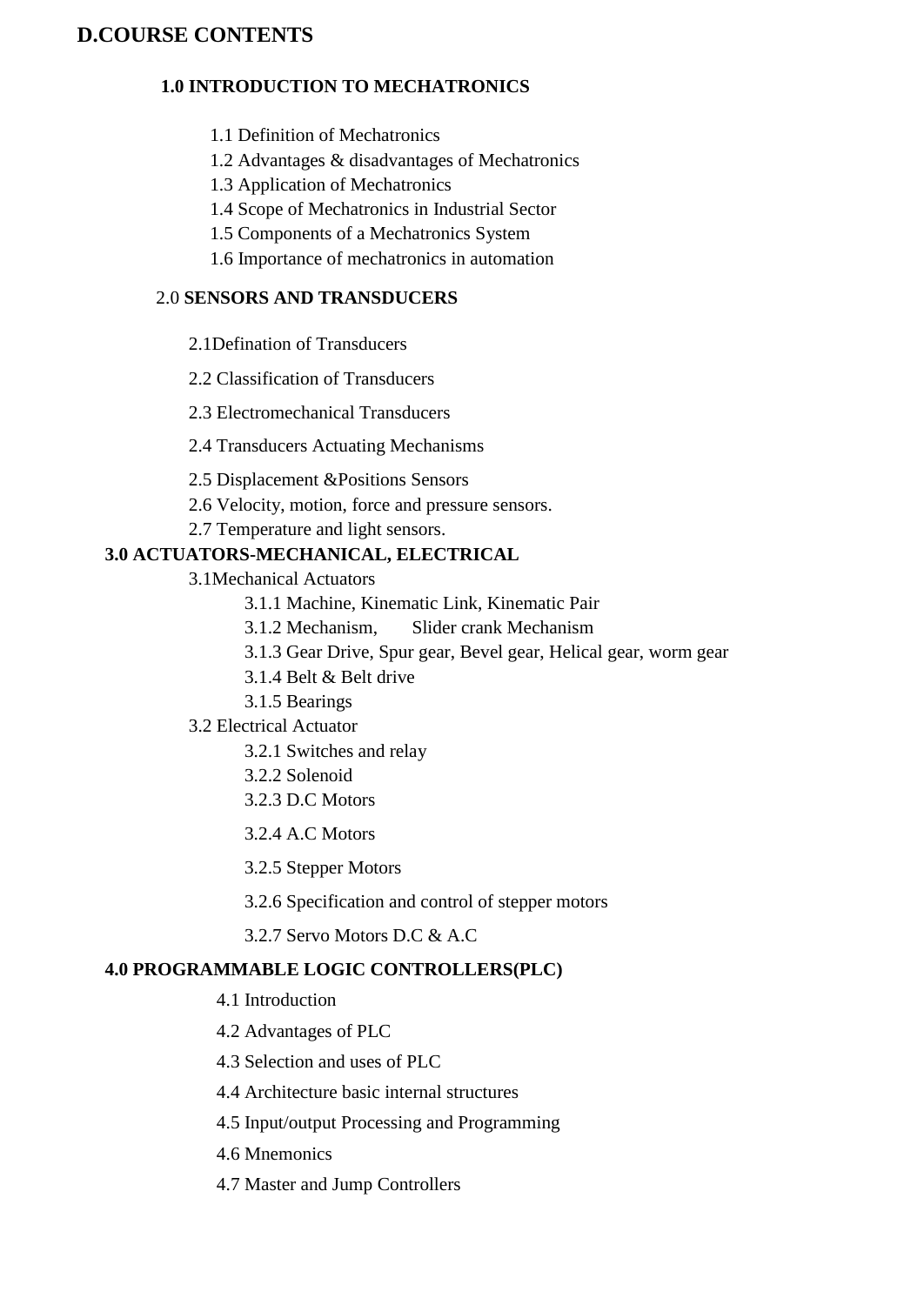#### **5.0 ELEMENTS OF CNC MACHINES**

5.1 Introduction to Numerical Control of machines and CAD/CAM

5.1.1 NC machines

5.1.2 CNC machines

5.1.3.CAD/CAM

5.1.3.1 CAD

5.1.3.2 CAM

5.1.3.3 Software and hardware for CAD/CAM

5.1.3.4 Functioning of CAD/CAM system

- 5.1.3.4 Features and characteristics of CAD/CAM system
- 5.1.3.5 Application areas for CAD/CAM
- 5.2 elements of CNC machines
	- 5.2.1 Introduction

5.2.2 Machine Structure

5.2.3 Guideways/Slide ways

5.2.3.1 Introduction and Types of Guideways

- 5.2.3.2 Factors of design of guideways
- 5.2.4 Drives

5.2.4.1 Spindle drives

- 5.2.4.2 Feed drive
- 5.2.5 Spindle and Spindle Bearings

#### 6.0 **ROBOTICS**

- 6.1 Definition, Function and laws of robotics
- 6.2Types of industrial robots

6.3 Robotic systems

6.4 Advantages and Disadvantages of robots

# **Syllabus to be covered up to**  $1^{\text{st}}$  **<b>I.A** : Chapters 1,2,3 & 4 **LEARNING RESOURCES:**

| SL.NO. | <b>AUTHOR</b>           | <b>TITLE OF THE BOOK</b>         | <b>PUBLISHER</b>     |
|--------|-------------------------|----------------------------------|----------------------|
|        | W. Bolton               | Mechatronics                     | Education<br>Pearson |
|        |                         |                                  | India                |
| 2      | R.K Rajput              | <b>Text book of Mechatronics</b> | S. Chand             |
|        |                         |                                  |                      |
| 3      | R.                      | CAD/CAM/CIM                      | <b>NEW AGE</b>       |
|        | RADHAKRISHNA,           |                                  | <b>INTERNATIONAL</b> |
|        | <b>S,SUBRAMANIAN</b>    |                                  | <b>PVT.LTD</b>       |
| 4      | MIKELL GROVER   CAD/CAM |                                  |                      |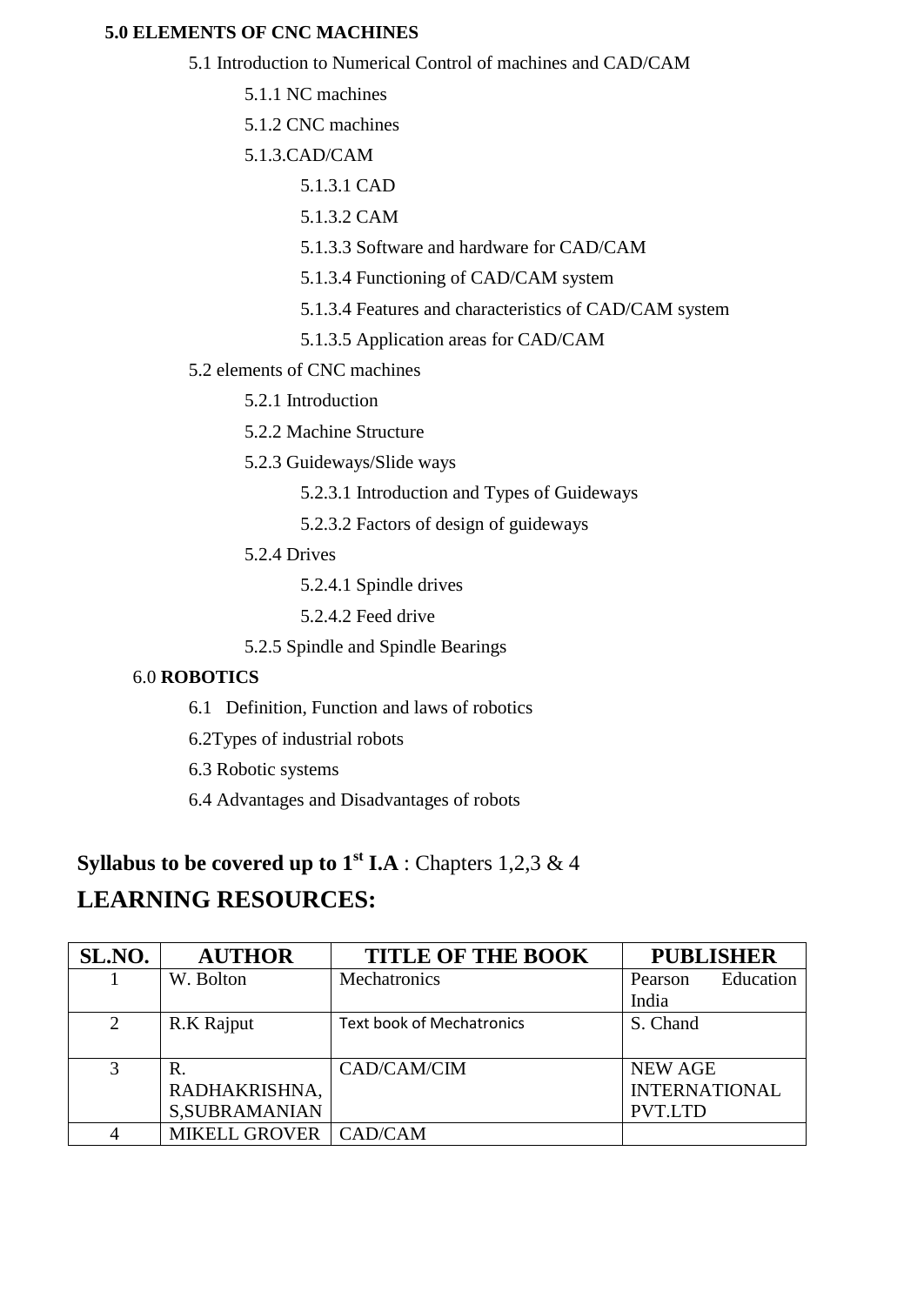# **Th.5 REFRIGERATION AND AIR CONDITIONING**

| Name of the Course: Diploma in MECHANICAL ENGINEERING          |       |                                  |       |
|----------------------------------------------------------------|-------|----------------------------------|-------|
| $\boldsymbol{\varsigma}$ tn<br>Course code:<br><b>Semester</b> |       |                                  |       |
| <b>Total Period:</b>                                           | 60    | <b>Examination</b>               | 3 hrs |
| <b>Theory periods:</b>                                         | 4 P/W | $L A$ :                          | 20    |
| <b>Maximum marks:</b>                                          | 100   | <b>End Semester Examination:</b> | 80    |

## **A. RATIONALE:**

Food Preservation is the basic need of food industry to improve effective utilization of food. Hence the study of Refrigeration and Air-conditioning is essential. Comfort is the basic requirement of customers and machines through air conditioning & hence learning the concept of air-conditioning and methods of air-conditioning facilities quality design of air conditioning.

## **B. COURSE OBJECTIVE:**

At the end of the course the students will be able to

1.Explain the working of open & closed air system of air refrigeration system

2.Describe the working and construction of compressor, Condenser, evaporator, expansion valve used for

air conditioning and refrigeration.

3.Explain Vapor Compression refrigeration system.

4.Explain Vapor Absorption refrigeration system.

5.Compare different refrigerants properties.

6.Describe equipment for air conditioning.

7.Explain the cooling load for the given requirement.

## **C. CHAPTER WISE DISTRIBUTION OF PERIODS**

| Sl.No. | Topic                                                                           | Periods |
|--------|---------------------------------------------------------------------------------|---------|
| 01     | AIR REFRIGERATION CYCLE                                                         | 05      |
| 02     | <b>SIMPLE VAPOUR COMPRESSION REFRIGERATION SYSTEM</b>                           | 10      |
| 03     | <b>ABSORPTION REFRIGERATION SYSTEM</b><br><b>VAPOUR</b>                         | 07      |
| 04     | REFRIGERATION EQUIPMENTS                                                        | 08      |
| 05     | REFRIGERANT FLOW CONTROLS, REFRIGERANTS &<br><b>APPLICATION OF REFRIGERANTS</b> | 10      |
| 06     | PSYCHOMETRICS &COMFORT AIR CONDITIONING SYSTEMS                                 | 10      |
| በ7     | <b>AIR CONDITIONING SYSTEMS</b>                                                 | 10      |
|        | TOTAL                                                                           | 60      |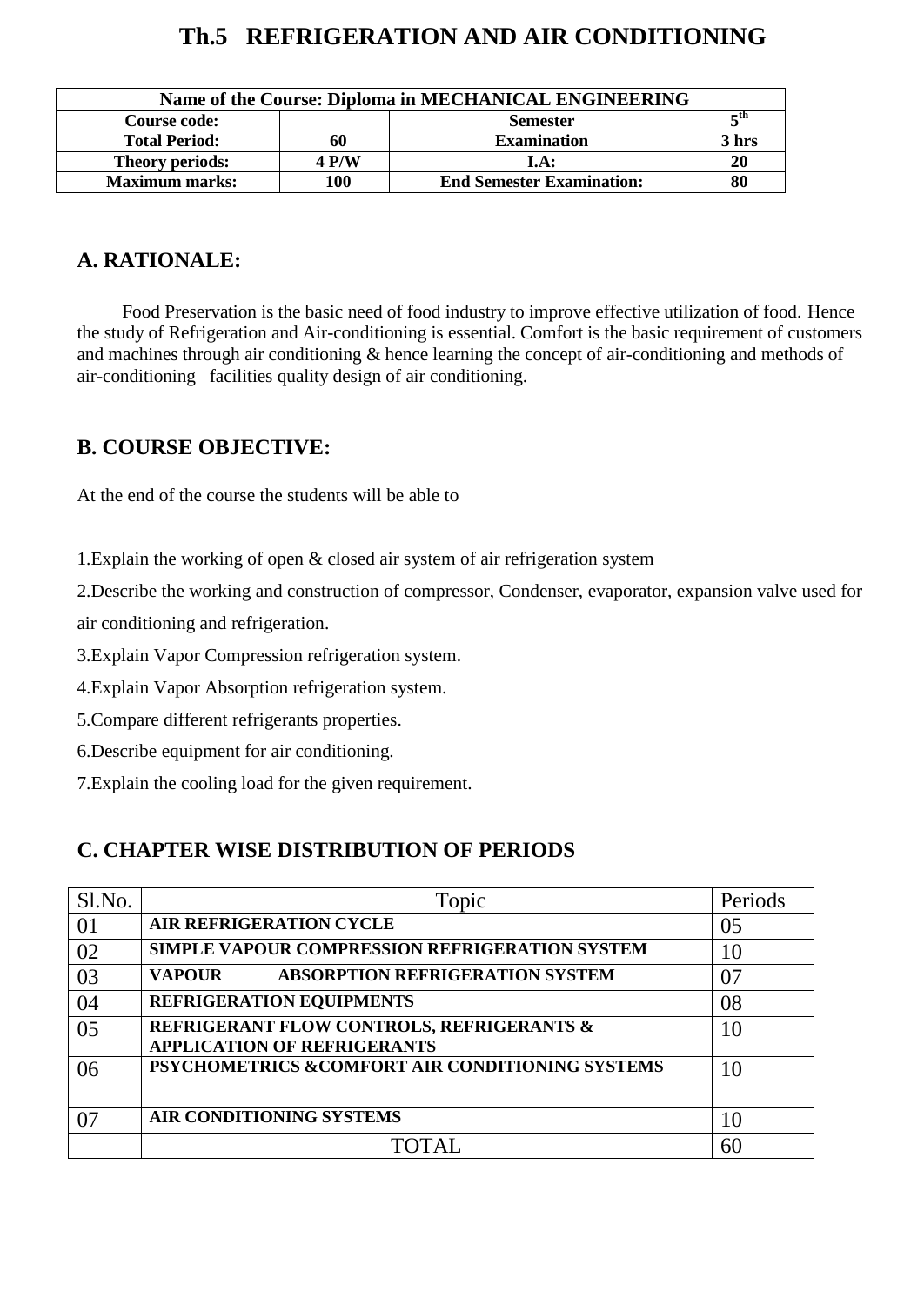## **D.COURSE CONTENTS**

### **1.0 AIR REFRIGERATION CYCLE.**

- 1.1 Definition of refrigeration and unit of refrigeration.
- 1.2 Definition of COP, Refrigerating effect (R.E )
- 1.3 Principle of working of open and closed air system of refrigeration.
	- 1.3.1 Calculation of COP of Bell-Coleman cycle and numerical on it.

## 2.**0 SIMPLE VAPOUR COMPRESSION REFRIGERATION SYSTEM**

- 2.1 schematic diagram of simple vapors compression refrigeration system'
- 2.2 Types
- 2.2.1 Cycle with dry saturated vapors after compression.
- 2.2.2 Cycle with wet vapors after compression.
- 2.2.3 Cycle with superheated vapors after compression.
- 2.2.4 Cycle with superheated vapors before compression.
- 2.2.5 Cycle with sub cooling of refrigerant
- 2.2.6 Representation of above cycle on temperature entropy and pressure enthalpy diagram
- 2.2.7 Numerical on above (determination of COP,mass flow)

# **3.0 VAPOUR ABSORPTION REFRIGERATION SYSTEM**

- 3.1 Simple vapor absorption refrigeration system
- 3.2 Practical vapor absorption refrigeration system
- 3.3 COP of an ideal vapor absorption refrigeration system
- 3.4.Numerical on COP.

### **4.0 REFRIGERATION EQUIPMENTS**

#### 4.1 REFRIGERANT COMPRESSORS

4.1.1 Principle of working and constructional details of reciprocating and rotary compressors.

- 4.1.2 Centrifugal compressor only theory
- 4.1.3 Important terms.
- 4.1.4 Hermetically and semi hermetically sealed compressor.

### **4.2 CONDENSERS**

- 4.2.1 Principle of working and constructional details of air cooled and water cooled condenser
- 4.2.2 Heat rejection ratio.
- 4.2.3 Cooling tower and spray pond.

### **4.3 EVAPORATORS**

- 1.6.1 Principle of working and constructional details of an evaporator.
- 1.6.2 Types of evaporator.
- 1.6.3 Bare tube coil evaporator, finned evaporator, shell and tube evaporator.

## **5.0 REFRIGERANT FLOW CONTROLS, REFRIGERANTS & APPLICATION OF REFRIGERANTS**

### 5.1 EXPANSION VALVES

- 5.1.1 Capillary tube
- 5.1.2 Automatic expansion valve
- 5.1.3 Thermostatic expansion valve

#### 5.2 REFRIGERANTS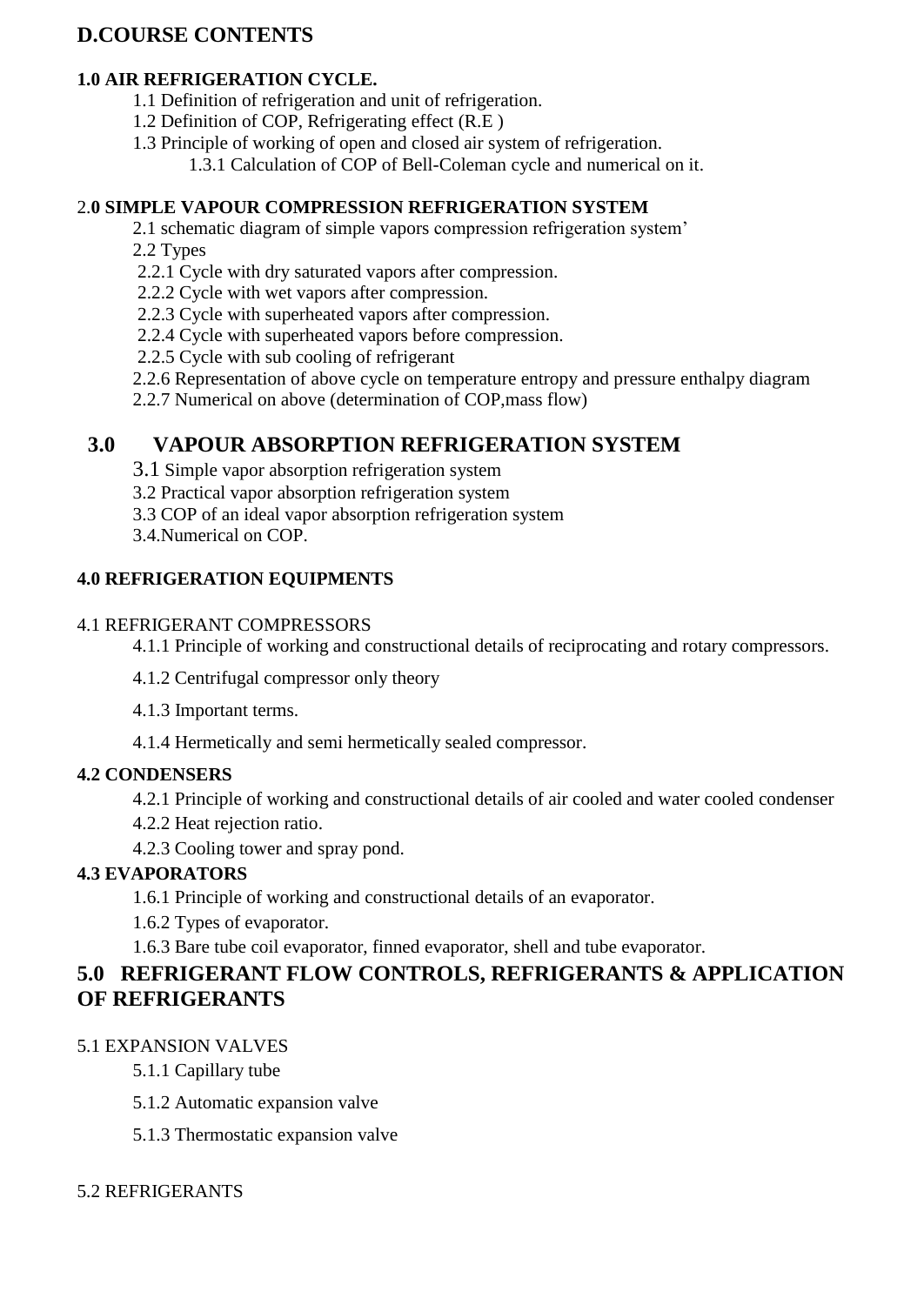- 5.2.1 Classification of refrigerants
- 5.2.2 Desirable properties of an ideal refrigerant.
- 5.2.3 Designation of refrigerant.
- 5.2.4 Thermodynamic Properties of Refrigerants.
- 5.2.5 Chemical properties of refrigerants.
- 5.2.6 commonly used refrigerants, R-11, R-12, R-22, R-134a, R-717
- 5.2.7 Substitute for CFC
- 5.3 Applications of refrigeration
	- 5.3.1 cold storage
	- 5.3.2 dairy refrigeration
	- 5.3.3 ice plant
	- 5.3.4 water cooler
	- 5.3.5 frost free refrigerator

## **6.0 PSYCHOMETRICS &COMFORT AIR CONDITIONING SYSTEMS**

- 6.1 Psychometric terms
- 6.2 Adiabatic saturation of air by evaporation of water
- 6.3 Psychometric chart and uses.
- 6.4 Psychometric processes
	- 6.4.1 Sensible heating and Cooling
	- 6.4.2 Cooling and Dehumidification
	- 6.4.3 Heating and Humidification
	- 6.4.4 Adiabatic cooling with humidification
	- 6.4.5 Total heating of a cooling process
	- 6.4.6 SHF, BPF,
	- 6.4.7 Adiabatic mixing
	- 6.4.8 Problems on above.
- 6.5 Effective temperature and Comfort chart

## **7.0 AIR CONDITIONING SYSTEMS**

- 7.1 Factors affecting comfort air conditioning. .
- 7.2 Equipment used in an air-conditioning.
- 7.3 Classification of air-conditioning system
- 7.4 Winter Air Conditioning System
- 7.5 Summer air-conditioning system.
- 7.6 Numerical on above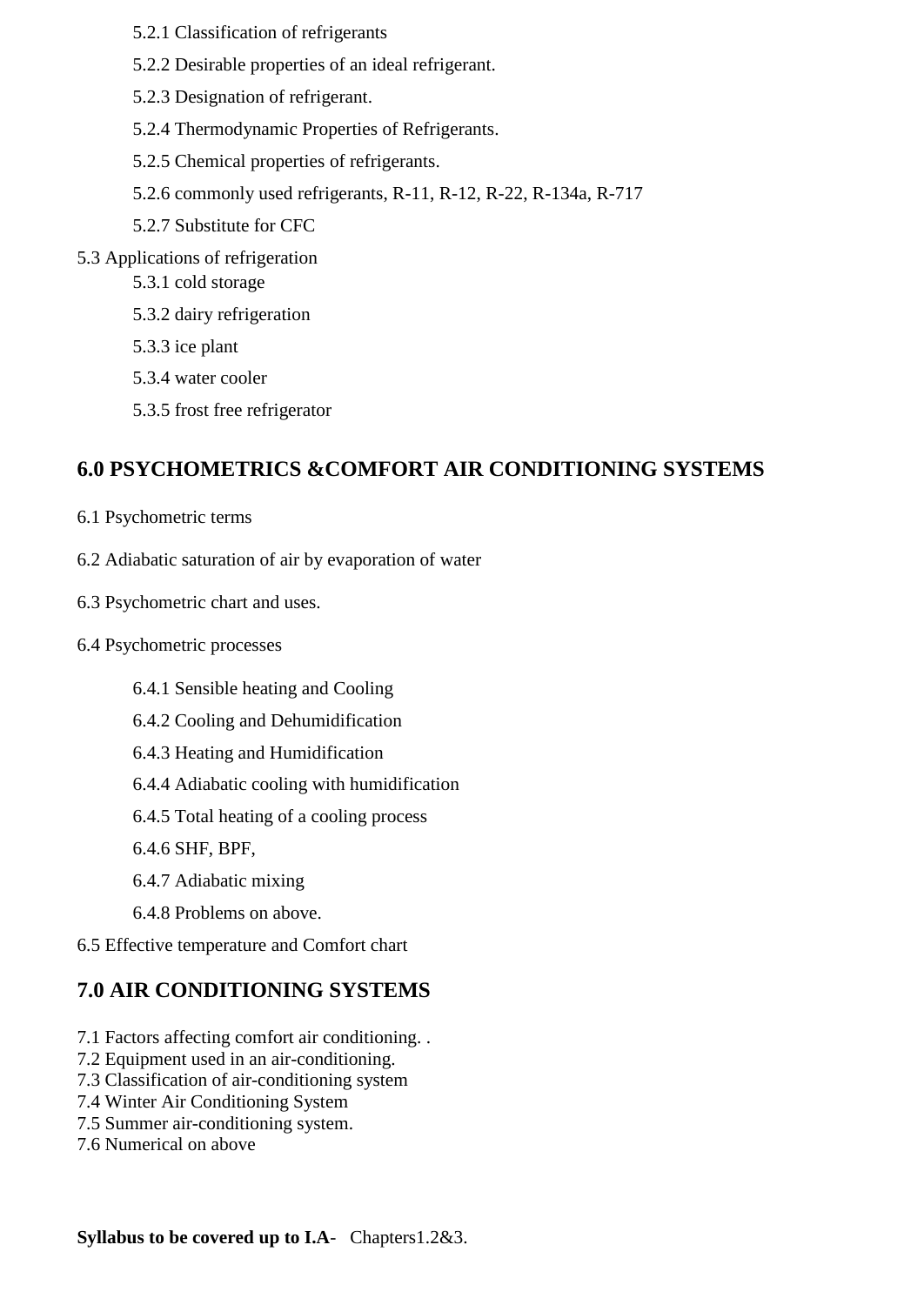#### **LEARNING RESOURCES**

| <b>SL.NO</b>   | <b>AUTHOR</b>                        | <b>TITLE OF THE BOOK</b>                            | <b>PUBLISHER</b>                      |
|----------------|--------------------------------------|-----------------------------------------------------|---------------------------------------|
| 01             | <b>C.P ARRORA</b>                    | <b>REFRIGERATION AND AIR</b><br><b>CONDITIONING</b> | <b>TMH</b>                            |
| 02             | <b>R.S.KHURMI</b><br>&J.K.GOPTA      | <b>REFRIGERATION AND AIR</b><br><b>CONDITIONING</b> | <b>S.CHAND</b>                        |
| 0 <sub>3</sub> | <b>P.L BALLANY</b>                   | <b>REFRIGERATION AND AIR</b><br><b>CONDITIONING</b> | <b>KHANNA</b><br><b>PUBLISHER</b>     |
| 04             | <b>DOMKUNDRA AND</b><br><b>ARORA</b> | <b>REFRIGERATION AND AIR</b><br><b>CONDITIONING</b> | <b>DHANPAT RAY</b><br><b>AND SONS</b> |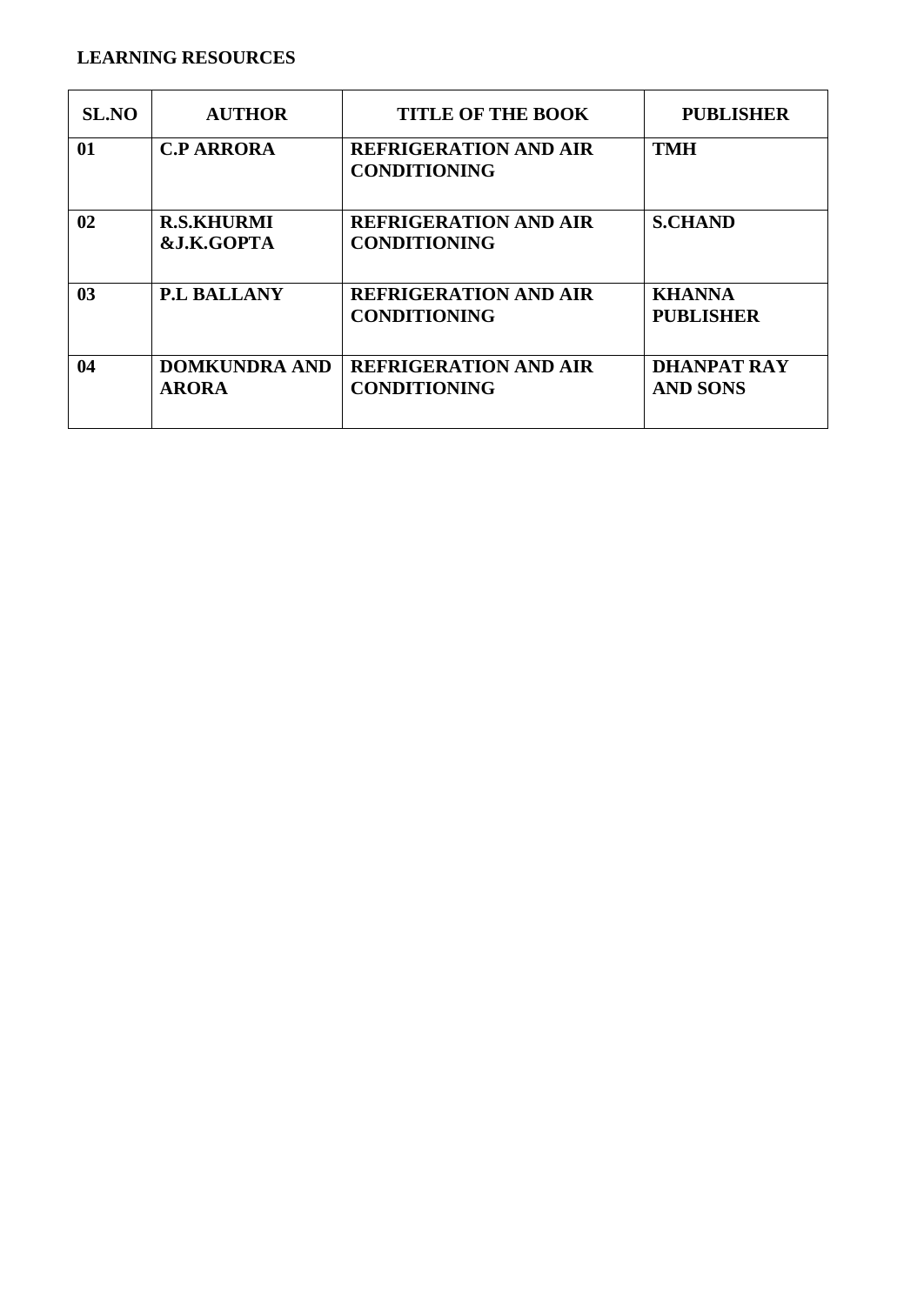# **Pr.1 REFRIGERATION AND AIR CONDITIONING LAB**

| Name of the Course: Diploma in Mechanical Engg. |       |              |       |  |
|-------------------------------------------------|-------|--------------|-------|--|
| Course code:                                    |       | Semester     | 5th   |  |
| <b>Total Period:</b>                            | 60    | Examination  | 3 hrs |  |
| Theory periods:                                 | 4 P/W | Sessional:   | 25    |  |
| Maximum marks:                                  | 100   | End Semester | 50    |  |
|                                                 |       | Examination: |       |  |

## **COURSE OBJECTIVES**

At the end of the course the students will be able to

- 1.Study the construction features of Domestic Refrigerator, water cooler, Window Air
- Conditioner, Split Air Conditioner
- 2.Determining the capacity, COP, of Refrigerator Test Rig, Window air Conditioner, Split Air
- Conditioner, Water cooler.
- 3.Evacuating the entire system
- 4.Locating the leakage in refrigerating system
- 5.Charging of the refrigerating system

## **List of Practicals**

- 1. Study the construction features of Domestic Refrigerator.
- 2. Study the construction features of water cooler.
- 3. Study the construction features of window air conditioner
- 4. Study the construction features of split air conditioner
- 5.Determine the capacity and cop of vapour compression Refrigerator test rig
- 6.Determine the capacity and cop of water cooler
- 7.Determine the capacity and cop of window air conditioner
- 8.Determine the capacity and cop of split air conditioner
- 9. Determine the capacity and cop of vapour absorption Refrigerator test rig.
- 10**.**Complete charging of a domestic refrigerator and its leak test.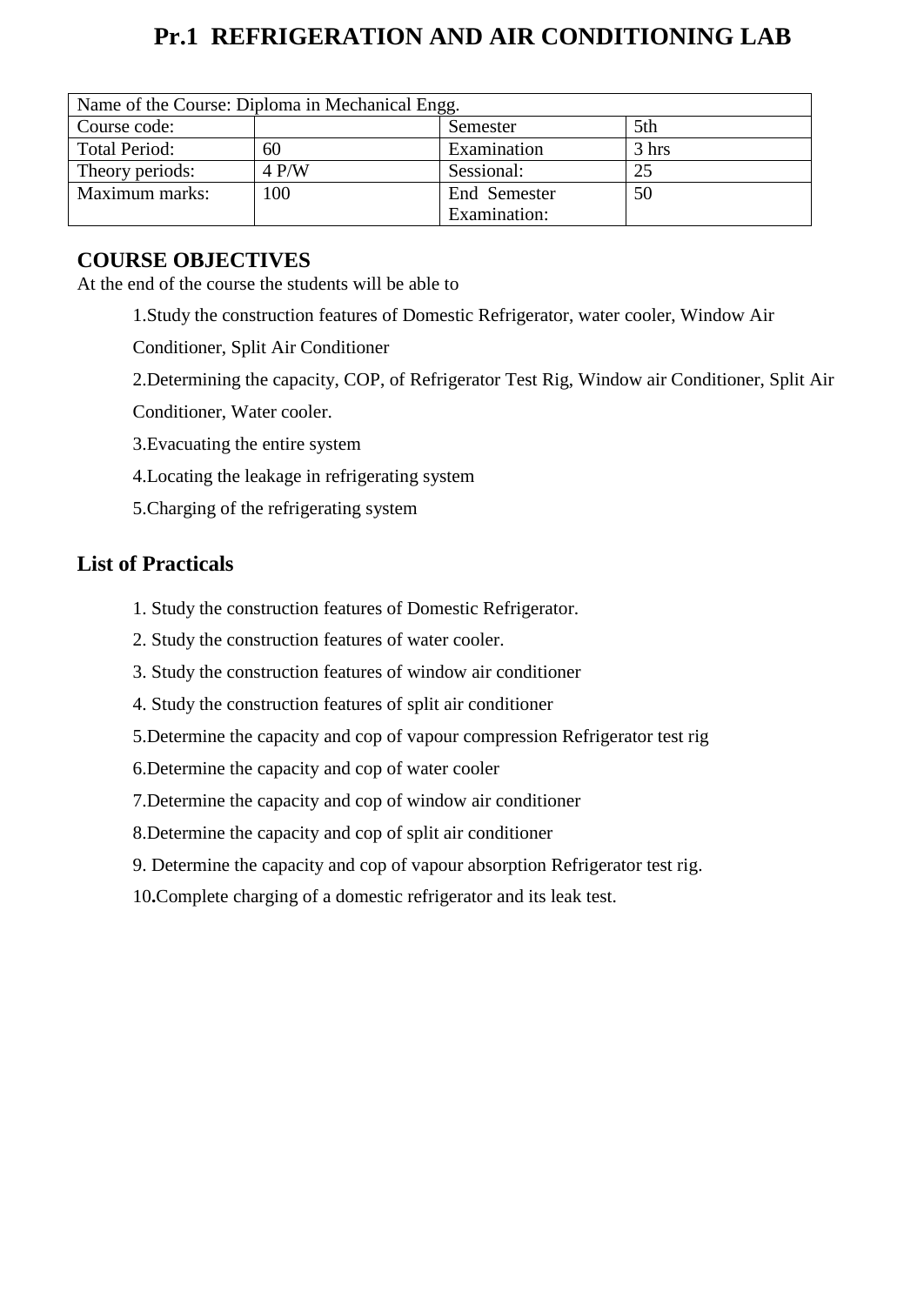## **Pr 2. HYDRAULIC MACHINES &INDUSTRIAL FLUID POWER LAB**

| Name of the Course: Diploma in Mechanical Engg. |       |              |          |  |
|-------------------------------------------------|-------|--------------|----------|--|
| Course code:                                    |       | Semester     | 5th      |  |
| <b>Total Period:</b>                            | 60    | Examination  | $3$ hrs. |  |
| Theory periods:                                 | 4 P/W | Sessional:   | 25       |  |
| Maximum marks:                                  | 100   | End Semester | 50       |  |
|                                                 |       | Examination: |          |  |

## **COURSE OBJECTIVES**

At the end of the course the students will be able to

- 1.0 Conducting performance test on impulse and reaction turbine
- 2.0 Conducting performance test on centrifugal pump
- 3.0 Designing &operating pneumatic circuits
- 4.0 Designing &operating industrial fluid power circuits

## **List of Practicals**

- 1.0 Performance test on impulse turbine and to find out the efficiency
- 2.0 Performance test on Kaplan turbine and to find out the efficiency
- 3.0 Performance test on Francis turbine and to find out the efficiency
- 4.0 Performance test on centrifugal pump and to find out the characteristic curves
- 5.0 Direct operation of single &double acting pneumatic cylinder.
- 6.0 Operating double acting pneumatic cylinder with quick exhaust valve
- 7.0 Speed control double acting pneumatic cylinder using metering in and metering out circuits.
- 8.0 Direct operation of single &double acting hydraulic cylinder
- 9.0 Direct operation of hydraulic motor
- 10.0 Speed control double acting hydraulic cylinder using metering in & metering out circuits.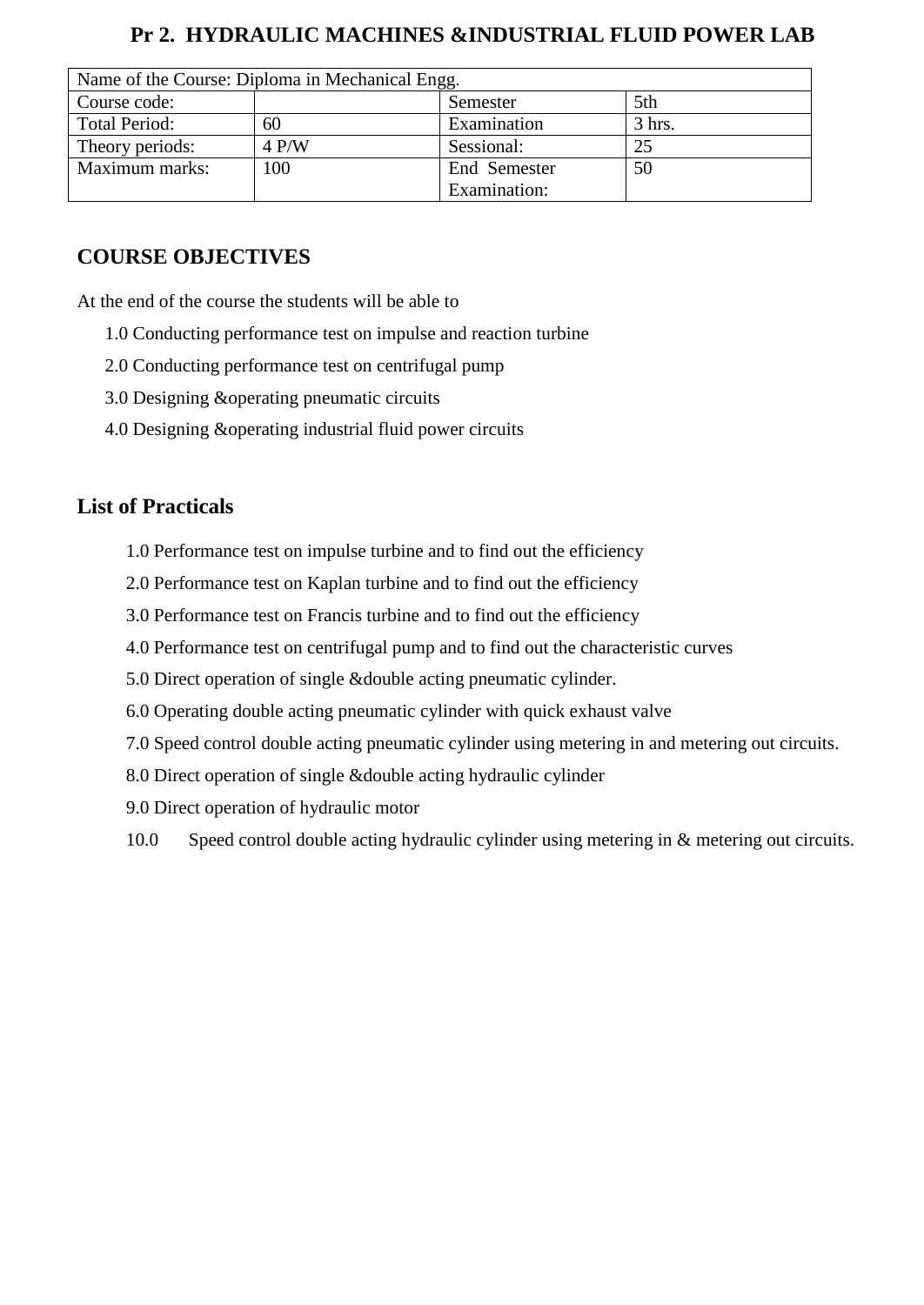# **Pr.3 CAD/CAM LAB**

| Name of the Course: Diploma in Mechanical Engg. |       |              |       |  |
|-------------------------------------------------|-------|--------------|-------|--|
| Course code:                                    |       | Semester     | 5th   |  |
| <b>Total Period:</b>                            | 60    | Examination  | 3 Hrs |  |
| Theory periods:                                 | 4 P/W | Sessional:   | 25    |  |
| Maximum marks:                                  | 75    | End Semester | 50    |  |
|                                                 |       | Examination: |       |  |

## **OBJECTIVES**

At the end of the course the students will be able to

1.To understand the fundamentals and use of CAD.

2.To conceptualize drafting and modelling in CAD.

3.To interpret the various features in the menu of solid modelling package.

4.To synthesize various parts or components in an assembly.

5.Toprepare CNC programmes for various jobs

# **COURSE CONTENTS**

# **PART-A.**

## **INTRODUCTION:**

Part modelling, Datum plane, Datum plane; constraint; dimensioning; extrude; revolve; sweep; protrusion; extrusion; rib; shell; hole; round; chamfer; copy; mirror; assembly; align; orient.

### **EXERCISES:**

2D Drawings of Rectangle, circle, polygon and its dimensioning

3D Drawings of;

1.Gib and cutter joint

2.Screw Jack;

3.Connecting Rod;

4.Bearing Block.

Print the orthographic view from the above assembled 3Ddrawing

## **PART-B.**

CNC Programming and Machining

INTRODUCTION;

1.Study of CNC lathe, milling;

2.Study of international codes; G-Codes and M –Codes

3.Format –Dimensioning methods;

4.Programme writing –Turning Simulator-Milling simulator IS practice-commands menus

5.Editing the programme in the CNC MACHINES;

6.Execute the programme in the CNC machines;

## **Exercise**;

1. Print the programme and make the component in the CNC machine;

2.Using canned cycle-create a part programme for thread cutting, grooving and produce component in the CNC Turning Machine

3.Using Linear interpolation and Circular Interpolation-Create a part programme for grooving and produce component in the CNC Milling Machine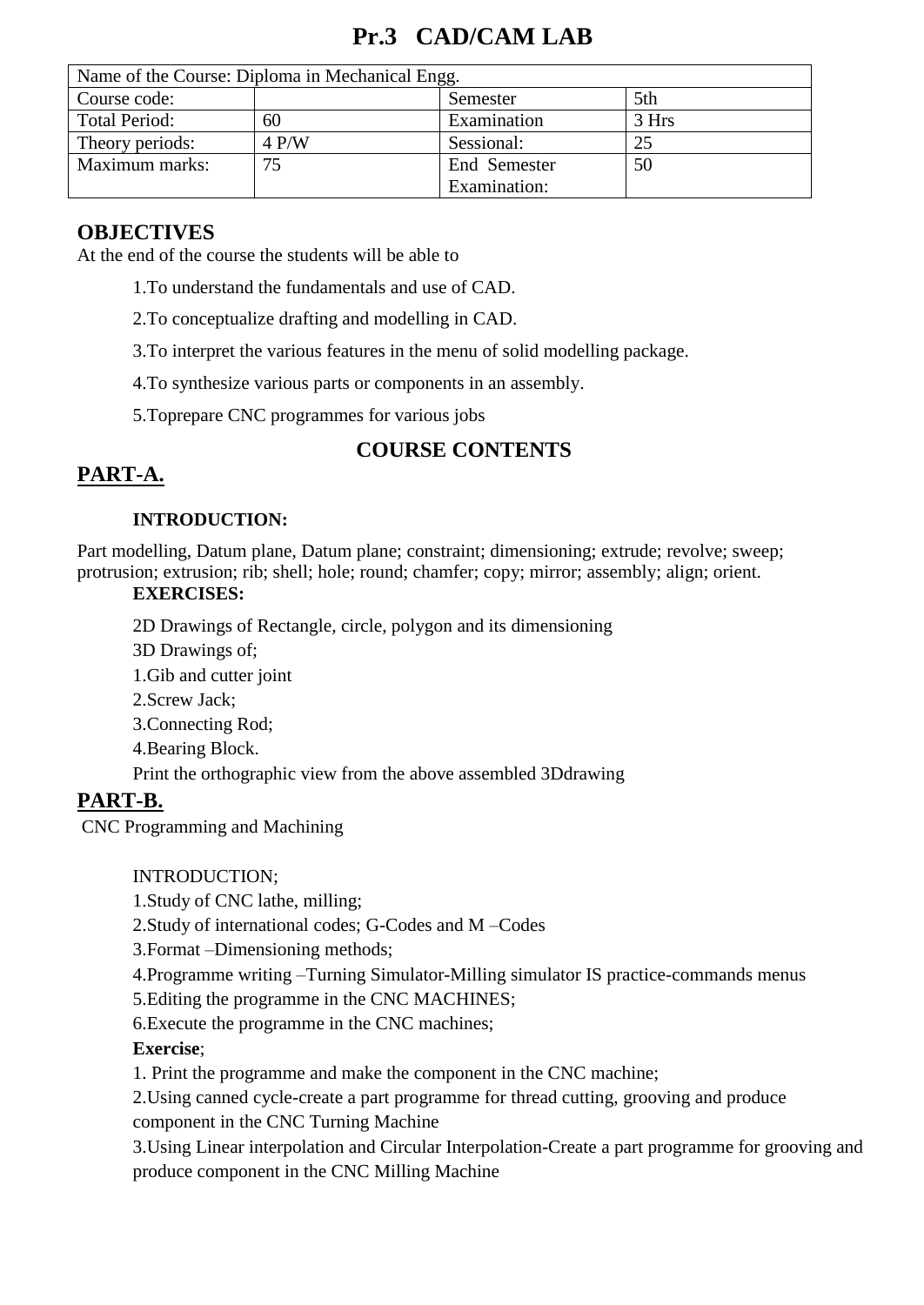# **Pr 4. PROJECT WORK (Phase-I)**

| Course code:         |             | Semester               | ∠tn |
|----------------------|-------------|------------------------|-----|
| <b>Total Period:</b> | 60          | Examination :          |     |
| Theory periods:      | $4P$ / week | <b>Sessional Marks</b> |     |
|                      |             | <b>TOTAL Marks</b>     |     |

#### **RATIONALE**

Students' Project Work aims at developing innovative skills in the students whereby they apply the knowledge and skills gained through the course covered in many subjects and Labs, by undertaking a project. The prime emphasis of the project work is to understand and apply the basic knowledge of the principles of mechanical engineering practices in real life situations, so as to participate and manage a large mechanical engineering projects in future. *Entire Project shall spread over*  $5^{th}$  *and*  $6^{th}$  *Semester. Part of the Project covered in*  $5^{th}$  *Semester shall be named as Project Phase-I* and balance portion to be covered in 6<sup>th</sup> Semester shall be named as *Project Phase-II*.

#### **OBJECTIVES**

After undergoing the Project Work, the student will be able to:

- Implement the theoretical and practical knowledge and skills gained through various subjects/courses into an application suitable for a real life working environment, preferably in an industrial environment.
- Develop working models or applications and implement these for the actual needs of the community/industry.
- Explain the working of industrial environment and its work ethics.
- Explain what entrepreneurship is and how to become an entrepreneur.
- Identify and contrast gap between the technological knowledge acquired through curriculum and the actual industrial need and to compensate it by acquiring additional knowledge as required.
- Carry out cooperative learning through synchronous guided discussions within the class in key areas, asynchronous document sharing and discussions, as well as prepare collaborative edition of the final project report.
- Find latest ideas on robotics, automation and mechatronics based projects.

#### **General Guidelines**

The individual students have different aptitudes and strengths and also areas of interest. Project work, therefore, should match the strengths and interest of the students. For this purpose, students should be asked to identify the type of project work, they would like to execute. The activity of problem identification should begin well in advance (right from beginning of  $5<sup>th</sup>$  semester). Students should be allotted a problem of interest to him/her as a project work. It is also essential that the faculty of the respective department may have a brainstorming session to identify suitable project assignments for their students. The project assignment can be individual assignment or a group assignment. Preferably there should not be more than 5 students, if the project work is given to a group. The project work identified in collaboration with industry should be preferred.

Following are the broad suggestive areas of project work

- $\checkmark$  Automobile based projects.
- $\checkmark$  Refrigeration based &Air conditioning based projects.
- $\checkmark$  Hydraulic control &Pneumatic control based automation projects
- $\checkmark$  Fabrication based projects.
- $\checkmark$  Wind mill
- $\checkmark$  Solar energy based projects.
- $\checkmark$  Thermal power plant using steam.
- $\checkmark$  Hydel power dam.
- $\checkmark$  Cooling tower.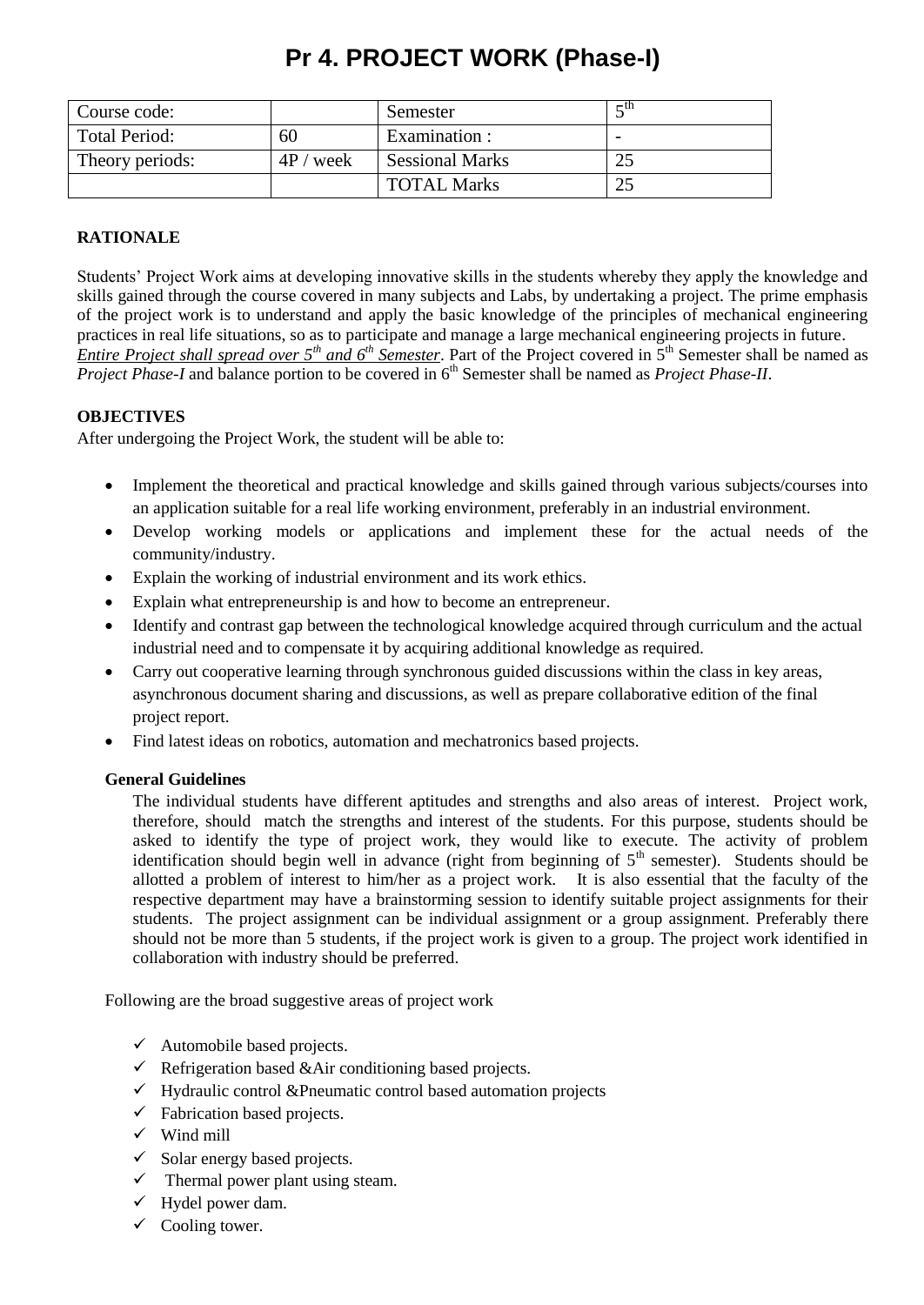- $\checkmark$  Solenoid based hammer.
- $\checkmark$  Unmanned railway crossing.
- $\checkmark$  Engine based air compressor.
- $\checkmark$  Mobile all round year air conditioner
- $\checkmark$  Driverless car.
- $\checkmark$  Hybrid motorbike.
- $\checkmark$  Any other areas found suitable.
- $\checkmark$  Torque testing machine.
- $\checkmark$  Spring testing machine.
- $\checkmark$  Mechanical sanitizer.
- $\checkmark$  Solar powered refrigerator.
- $\checkmark$  Door opener.

A suggestive criterion for assessing student performance by the external (preferably person from industry) and internal (teacher) examiner is given in table below:

| Sl. No. | <b>Performance Criteria</b>              |
|---------|------------------------------------------|
|         |                                          |
| 1.      | Selection of project assignment          |
| 2.      | Planning and execution of considerations |
| 3.      | Quality of performance                   |
| 4.      | Providing solution of the problems or    |
|         | production of final product              |
| 5.      | Sense of responsibility                  |
| 6.      | Self expression/communication/           |
|         | <b>Presentation skills</b>               |
| 7.      | Interpersonal skills/human relations     |
| 8.      | Report writing skills                    |
| 9       | Viva voce                                |

The teachers are free to evolve other criteria of assessment, depending upon the type of project work.

It is proposed that the institute may organize an annual exhibition of the project work done by the students and invite leading Industrial organizations to such an exhibition.

#### **Project Phase-I and Phase-II**

The Project work duration shall cover 2 semesters( $5<sup>th</sup>$  and  $6<sup>th</sup>$  sem). The Grouping of students, selection of Project, assignment of Project Guide to the Group shall be done in the beginning of  $5^{\overline{h}}$  sem under Project Phase-I. The students may be allowed to study literature, any existing system and then define the Problem/objective of the Project. Preliminary work upto Design of the system have to be complete in Phase-I. Execution of work may begin in Phase-I depending on the Project. Project Milestones are to be set so that progress can be tracked . In Phase-II Execution of work and Documentation have to be complete. Project Report have to be prepared and complete in Phase-II. All Project reports should be organized uniformly in proper order, irrespective of group. Teacher Guides can make suitable alteration in the components of Task and schedule.

At the end of Project Phase-I in  $5<sup>th</sup>$  semester there shall be one presentation by each group to mark to progress and also to judge whether the Project is moving in right direction as per the objective of the Project.